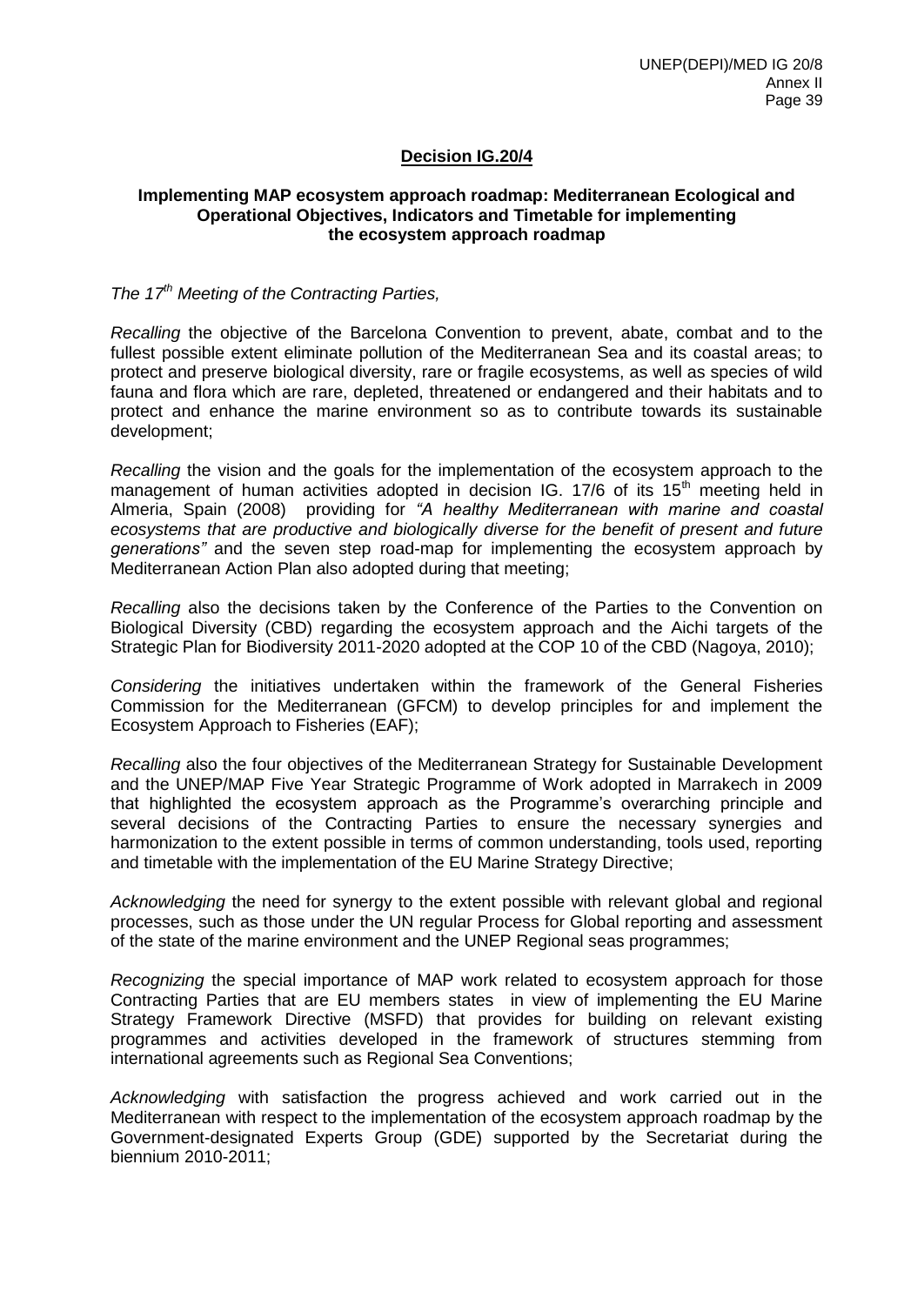UNEP(DEPI)/MED IG 20/8 Annex II Page 40

*Thanking* the Secretariat including MEDPOL, SPA/RAC and BP/RAC for the successful preparation of the integrated assessment report of the status of the Mediterranean Sea using ecosystem approach and ecosystem services analysis;

*Appreciating* the conclusions and recommendations of the Government-designated Experts' Meeting held in Durres, Albania in June 2011;

*Recognizing* the necessity for the Contracting Parties to fully support the implementation of the ecosystem approach roadmap and the need for substantive financial resources to support the process at regional and national levels;

*Recognizing* the need to focus the PoW on ECAP amongst other priorities.

*Recognizing* also, the importance of moving forward towards establishing InfoMAP following the principles of a Shared Environmental Information System (SEIS) for the purposes of the implementation of future phases of the ecosystems approach in the Mediterranean thus ensuring synergy and harmonization with national efforts by contracting parties with regards to the establishment of environmental information systems that support decision-making and enhance public information as well as recent global and regional developments in this field;

*Considering* the need to establish an effective governance of the knowledge and information generated through an appropriate data sharing policy which takes fully into account the GEOSS Data Sharing Action Plan for the implementation of the GEOSS Data Sharing Principles which was adopted by the GEO-VII Plenary of 3-4 November 2010 and which have been ratified by nearly all Contracting Parties to the Barcelona Convention;

#### *Decides:*

*To re-affirm the* commitment of the Contracting Parties to continue to apply the ecosystembased approach to the management of human activities while enabling a sustainable use of marine goods and services with the view to achieving or maintaining good environmental status of the Mediterranean sea and its coastal region; their protection and preservation, as well as preventing their subsequent deterioration as an integrated operational approach for the successful implementation of the Barcelona Convention and its protocols while enhancing sustainable development in the region;

*To endorse* the Summary for decision-makers (attached as Annex I to this decision) that provides the main findings and priorities highlighted in the Initial Integrated Assessment Report (UNEP(DEPI)/MED WG.363/Inf.21) prepared by the Secretariat based on the available knowledge and information and with the precious contribution of the Contracting Parties, partners, as well as with the expertise of MEDPOL, SPA/RAC and Blue Plan and which has been peer reviewed by GESAMP;

*To adopt* based on Article 18 of the Barcelona Convention the Mediterranean Ecological Objectives associated with Operational Objectives and Indicators presented in Annex II to the present decision;

**To adopt** the timeline and projected outputs of the Ecosystem Approach roadmap implementation presented in Annex III to this decision for the next two years and on an indicative basis until 2017, as well as to update it on biannual basis to take into account progress achieved as need be;

*To adopt* the establishment of a review cycle for the integrated assessment of ecosystem approach roadmap implementation on a 6 year basis;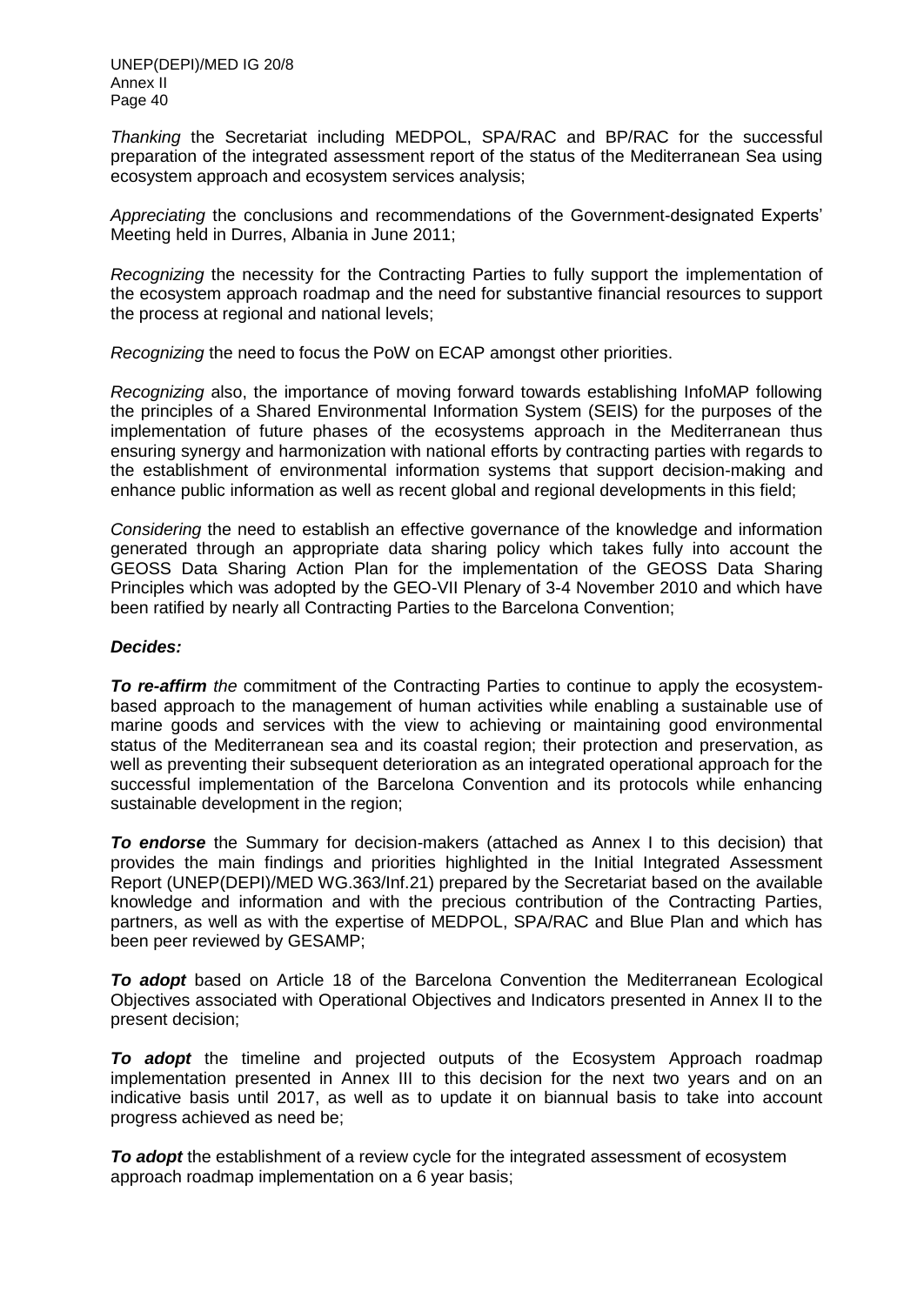*To establish* an ECAP Coordination Group consisting of MAP focal points, the Coordinating Unit, the MAP components and MAP partners to oversee the implementation of the ecosystem approach, identifying progress gaps in the implementation of the road map and find feasible solutions for the advancement of the ECAP agenda. This Coordination Group will inform the Bureau about the results and the MAP components on the action they need to take;

*To request* the Secretariat to:

- 1. Prepare an integrated monitoring programme based on the agreed ecosystem approach indicators with the participation of and contribution from all MAP components and with a leadership role by MED POL and in cooperation with other regional competent organisations such as the Secretariats of GFCM, ICAT and ACCOBAMS;.
- 2. Work on the determination of Mediterranean Good Environmental Status (GES) and targets during the next biennium through a participatory process involving MAP components, contracting parties and scientific community, with the leadership role by the Coordinating Unit with the view of submitting the proposed Mediterranean GES and targets by the meeting of the Contracting Parties in 2013;
- 3. Prepare in cooperation with Contracting Parties, MAP components and competent partner organizations and with a leadership role by Blue Plan an in-depth socioeconomic analysis developed through a common methodology for the consideration of the Contracting Parties meeting at its 18<sup>th</sup> meeting;
- 4. Develop a MAP-Barcelona Convention policy on assessments in the framework of the implementation of the ECAP
- 5. Work in 2012-2013, with SPA/RAC, with the national authorities and the relevant organisations to (i) evaluate the progress made so far in the implementation of the Strategic Action Programme for the conservation of Biodiversity in the Mediterranean  $(SAPBIO)$  adopted by the 13<sup>th</sup> Meeting of the Contracting Parties (Catania, 2003); (ii) to define the orientations of SAPBIO at national and regional levels for the coming years, in accordance with the Mediterranean Ecological Objectives and the Aichi targets; and, (iii) to investigate options for ensuring appropriate financial support for the implementation of SAPBIO at national and regional levels;
- 6. Establish and make operational, through INFO/RAC, by 2013, at the latest, an information system to support the implementation of ecosystem approach and MAP integrated monitoring system;
- 7. Develop with the participation of and contribution from all MAP components and with a leadership role by INFO/RAC a MAP/Barcelona Convention data sharing policy taking into account the SEIS data sharing principles and with due consideration of access rights and confidentiality for the consideration of MAP Focal Points and  $18<sup>th</sup>$ Contracting Parties meeting;
- 8. Ensure the implementation of this decision through the operational activities of MAP/Barcelona Convention and its integration in the next Strategic and 2-year Programme of work;
- 9. Ensure that MAP/Barcelona Convention regional policies become coherent with the ecosystem approach progress and outcome and in particular to consider systematically the ECAP indicators when coordinating work of the various MAP components, or evaluating efficiency of MAP actions;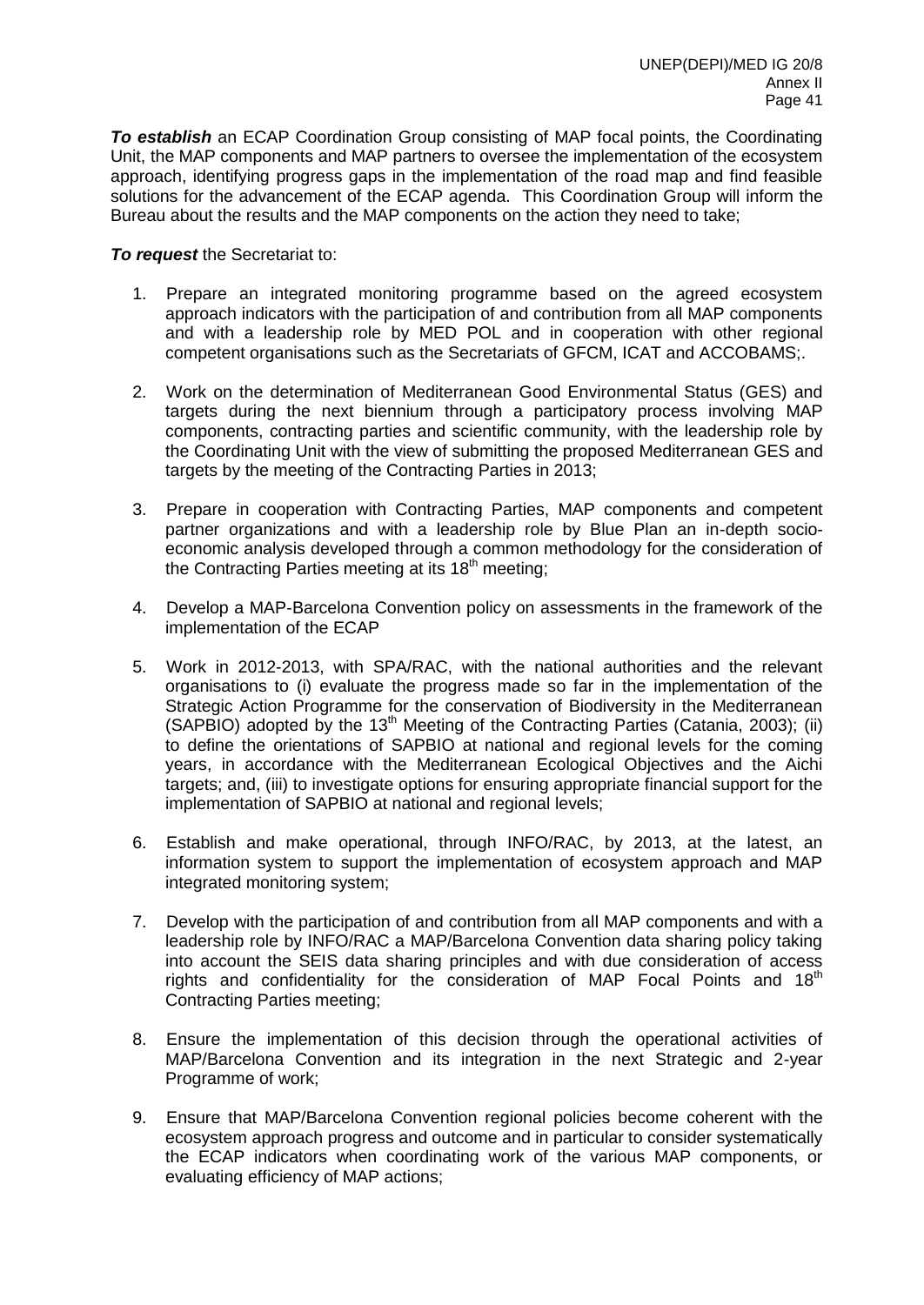- 10. Consider the work carried out for the implementation of the Ecosystem Approach by all MAP components where appropriate;
- 11. Undertake under the guidance of the Bureau of the Contracting Parties the necessary analysis to enhance MAP/Barcelona Convention governance structure with the view to implementing the ecosystem approach for the consideration of the 18th meeting of the Contracting Parties;
- 12. Continue supporting the Contracting Parties in their efforts to implement the other steps of the road map according to the agreed timeline and enhance cooperation with partners and stakeholders and other global and regional process in particular with the EU common MSFD implementation strategy;
- 13. Mobilize resources for supporting financially the application of ecosystem approach by MAP as a means to effectively achieve the objectives of the MAP/Barcelona Convention.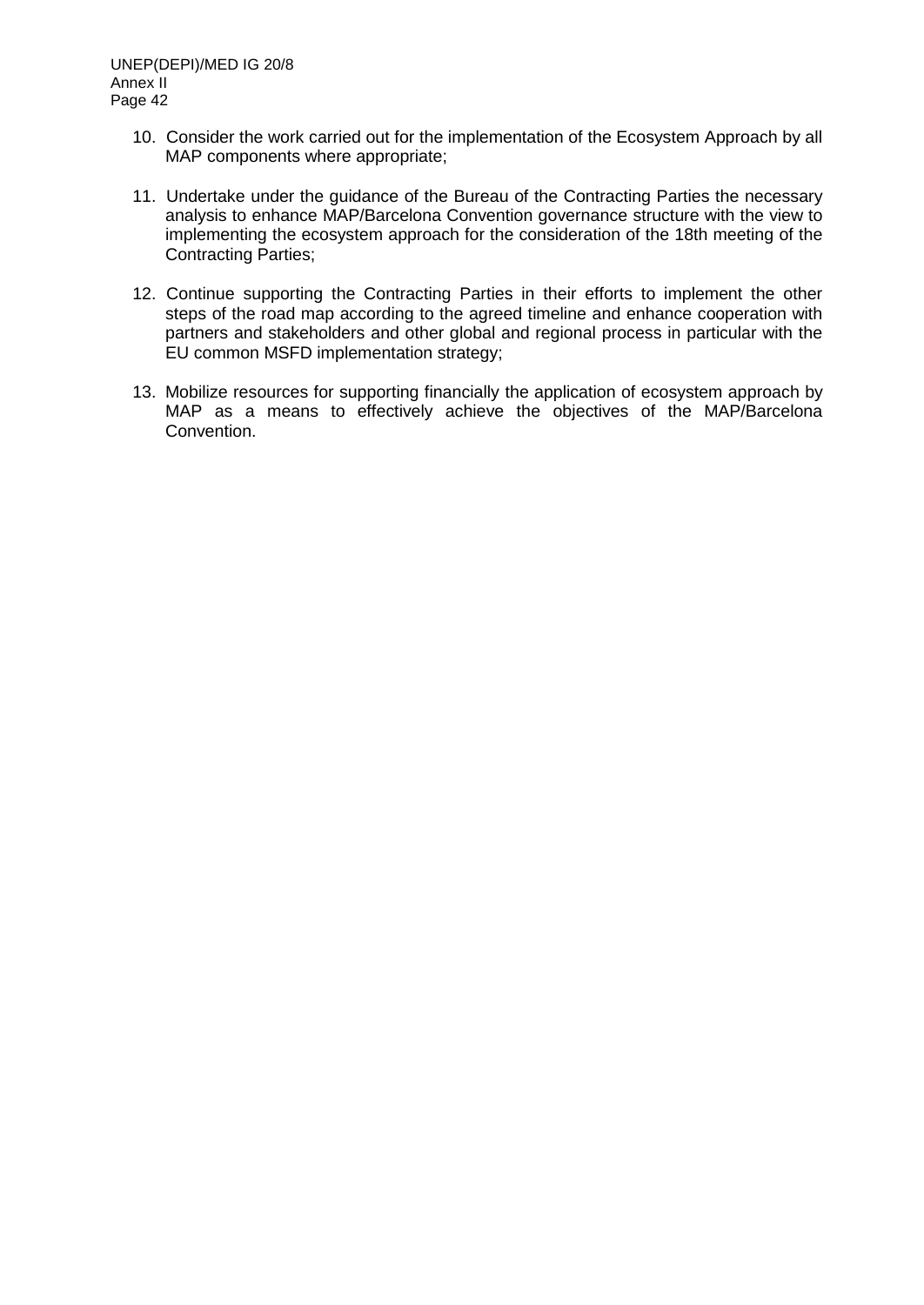## **Annex I**

## **Summary for Decision-Makers**

## **of the Initial Integrated Assessment of the Mediterranean Sea and Coastal Areas Carried out as part of Step 3 of the road map for the application of the Ecosystem Approach**

The commitment by the Contracting Parties of the Barcelona Convention for the Protection of the Mediterranean Sea to an Ecosystem Approach signals recognition of the immense value of the region's seas and coasts, and the singular importance of promoting management that allows for sustainable use.

Mediterranean marine and coastal systems are at risk, and as a result, so too are the communities and countries that border the Basin. However, the Mediterranean Action Plan / Barcelona Convention and its 7 associated protocols offer an excellent foundation for coordinated and effective management of the Mediterranean Sea and its coastal areas. Contracting Parties have committed to the progressive application of the Ecosystem Approach (EA) to the management of human activities, and have moved forward to lay the groundwork for policy formulation that addresses priority threats and improves understanding of management needs.

The seven step EA process to which they have agreed is rational and strategic, and comprises: 1) establishing the vision for an ecosystem approach throughout the Mediterranean; 2) elaborating three strategic goals to achieve this vision; 3) undertaking an initial assessment to determine priority issues, information availability as well as gaps that need to be filled; 4) deciding on ecological objectives; 5) determining operational objectives and associated indicators and identifying targets or thresholds for those indicators; 6) developing a monitoring strategy; and 7) elaborating specific management plans and actions that will ensure that ecological objectives and strategic goals are met, moving the Mediterranean countries effectively towards their vision for marine and coastal management.

This Ecosystem Approach goes beyond examining single issues, species, or ecosystem functions in isolation. Instead it recognizes ecological systems for what they are: a rich mix of elements that interact with each other in important ways. This is particularly important for coasts and oceans. A commercially valuable fish species may depend on a range of widely separated habitats over its life, depending on whether it is young or adult, feeding, spawning or migrating – this being one example of how human well-being and economies are inextricably linked to intact natural habitats. The connection between human welfare and the health of the environment can be described as "ecosystem services" whereby marine and coastal systems provide a wide range of valuable resources and functions to human communities. To ensure the health and economic vitality of communities in the region, therefore, ocean functions must be sustained and protected. This means managing them in a way that acknowledges the complexity of marine ecosystems, the connections among them, and their links with land and freshwater as well.

However, before countries collectively adopt an Ecosystem Approach, it is necessary to take stock of environmental conditions and trends. Assessing the information available on coastal and marine ecosystems and their services in the Mediterranean Basin is thus a crucial step (see EA planning diagram below). The Initial Integrated Assessment (IIA) completed during 2010-2011 represents step 3 in the EA process: collating information on the overall nature of ecosystems in the Mediterranean, including physical and ecological characteristics, drivers and pressures that affect the state of the marine environment, conditions or state of the coastal and marine ecosystems, and expected response of ecosystems if trends continue,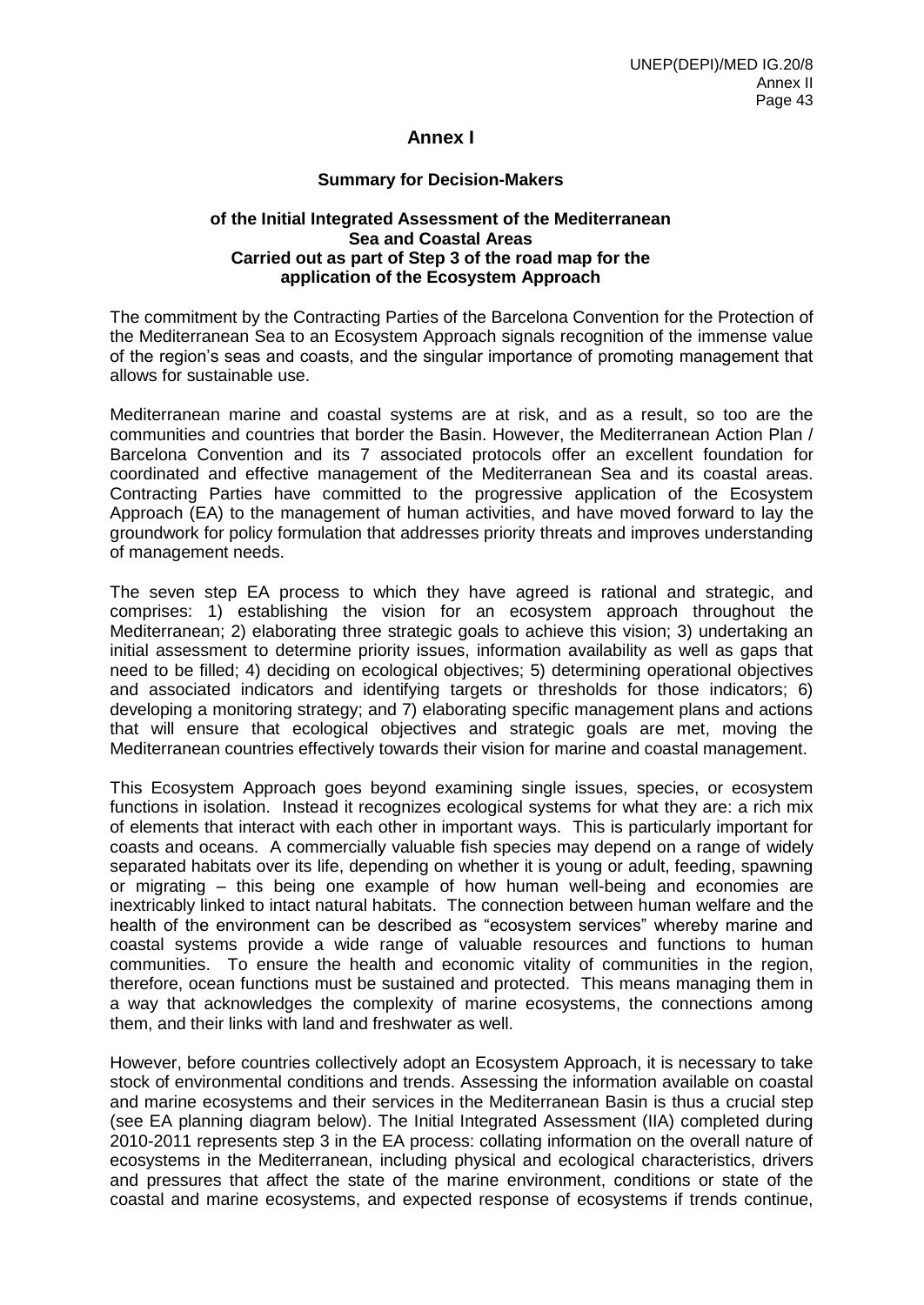UNEP(DEPI)/MED IG.20/8 Annex II Page 44

where feasible. The goals of the IIA are to define the major basin-wide priority issues to be addressed by the EA and to determine where information that is being gathered within MAP/Barcelona Convention system, combined with published studies, could eventually suffice to elucidate management priorities. The converse of this goal is also important: determining where gaps exist, in order to improve scientific research and monitoring being undertaken by Mediterranean countries so as to provide an adequate foundation for effective and efficient ecosystem-based management going forward.



For the purposes of the IIA, the Contracting Parties provided information, in snapshot as well as longer-term time series, on the physical, chemical, and biological features of the Mediterranean Sea. This information was combined with information from international bodies on uses, pressures, and impacts, to first develop four sub-regional and thematicallyoriented assessments, and subsequently an over-arching assessment that attempts to synthesize information from the four subregions. The focus of information gathering and analysis was on status and trends in pressures already identified as important, and reflected in the foci of the Convention's protocols, with the aim of harnessing this information to further an ecosystem approach to coastal and marine management throughout the Mediterranean.

The four subregions of the Mediterranean (see below), as defined by the Contracting Parties for practical reasons and the unique purpose of the initial assessment, present a conglomerate of linked coastal and marine ecosystems, with many shared resources, species and common approaches to both environmental monitoring and management. Each of the major pressures or classes of threat identified by national monitoring, the research undertaken by scientific institutions, and the analysis of multilateral agencies and programs such as MAP, occur across all four subregions – but the priority issues are different in each. This is partly based on the underlying physical and biological characteristics of each subregion, and the degree to which various impacts are being felt by the marine ecosystems within them. The characteristics of each subregion are described briefly below.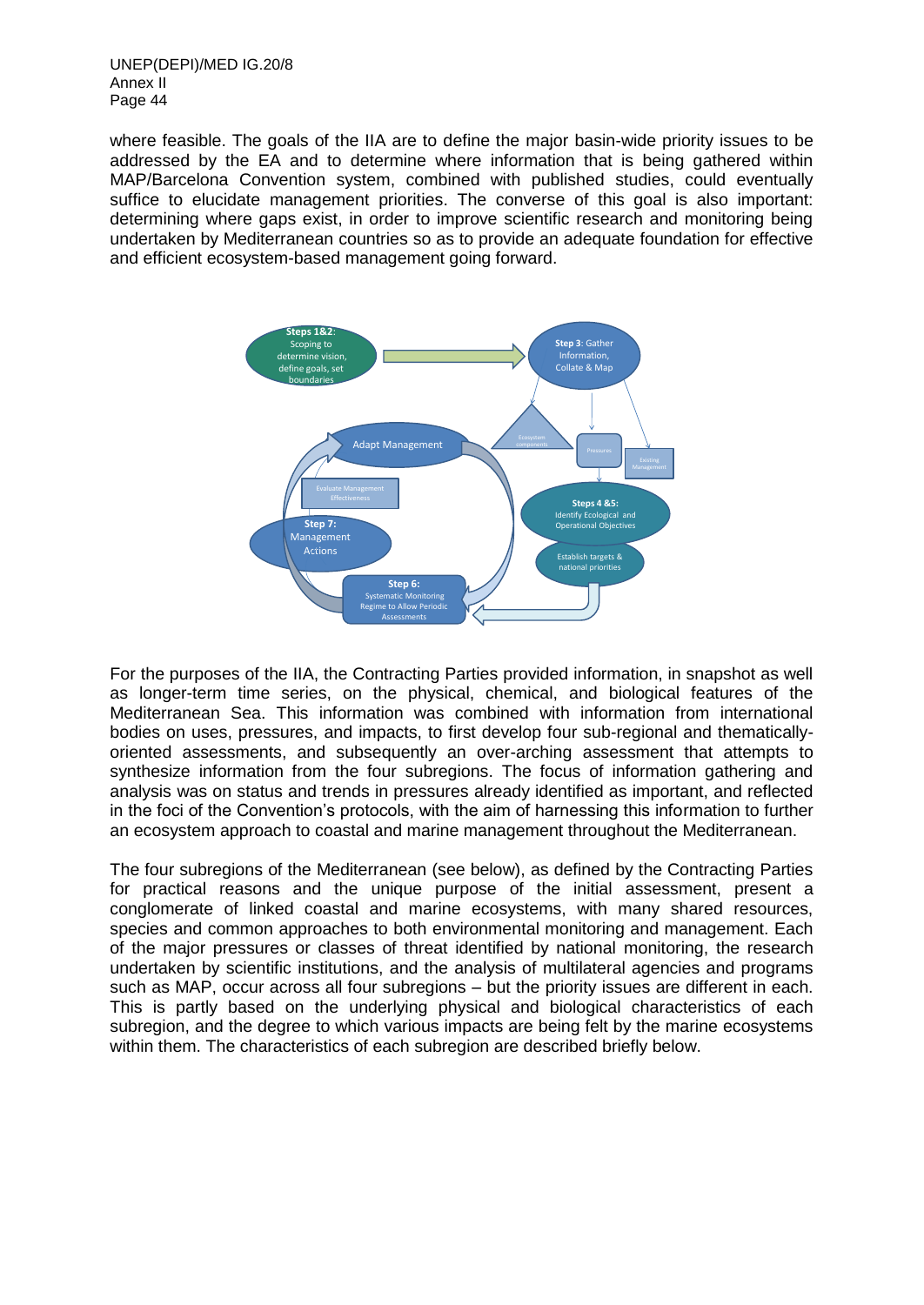

The Western Mediterranean subregion has a high level of industrialization and coastal development-related habitat loss and alteration in this region – especially on the north coasts. Tourism drives much of the coastal development and pressure on resources, and tourism is behind much of the degradation of coasts and nearshore waters. In addition to the physical alteration of the environment and the degradation caused by pollution and loss of key habitats, growth in tourism and urbanization drive increasing pressure on resources, including freshwater (limiting availability in wetlands and estuaries and increasing the need for desalination, with its attendant pollution impacts) and fisheries. In the southern portion of this subregion, population growth along the coast has led to degradation from sewage inputs and run-off. Maritime industries, including shipping, energy development, and aquaculture also degrade the environment and impact biodiversity, causing localized pollution as well as broader impacts on the delivery of ecosystem services due to trade-offs.

The Central Mediterranean and Ionian subregion experiences some of the same pressures and drivers, though the major impacts are somewhat different from the western Mediterranean, in part because of the differing physical characteristics of this subregion. There is no direct exchange with waters of the Atlantic, and in contrast to the wide open basin of the western subregion, the central subregion has complex bottom topography and numerous straits through which water masses and species pass. Coastlines are generally not as highly developed as in the Western Mediterranean, though urbanization is a factor in some localized areas. Fishing is a major pressure on species and ecosystems, both due to over-exploitation and incidental catch or by-catch, and due to the use of destructive fishing methods, including dynamite fishing, bottom trawling, and destructive removal of deep corals. Shipping pressures are concentrated in the straits between the African continent and the southern Sicilian coast, and nutrient over-enrichment from sewage and run-off puts the southeastern portion of this subregion at risk of hypoxia.

The Adriatic Sea is a semi-enclosed sea within a semi-enclosed sea; given its limited water exchange, agricultural inputs and urbanization along its western flank, and its relative shallowness, eutrophication is a major issue. Although point source pollution by toxic contaminants has been largely controlled and toxic pollution is confined to a few localized industrial areas, run off and inadequately treated sewage continues to upset the nutrient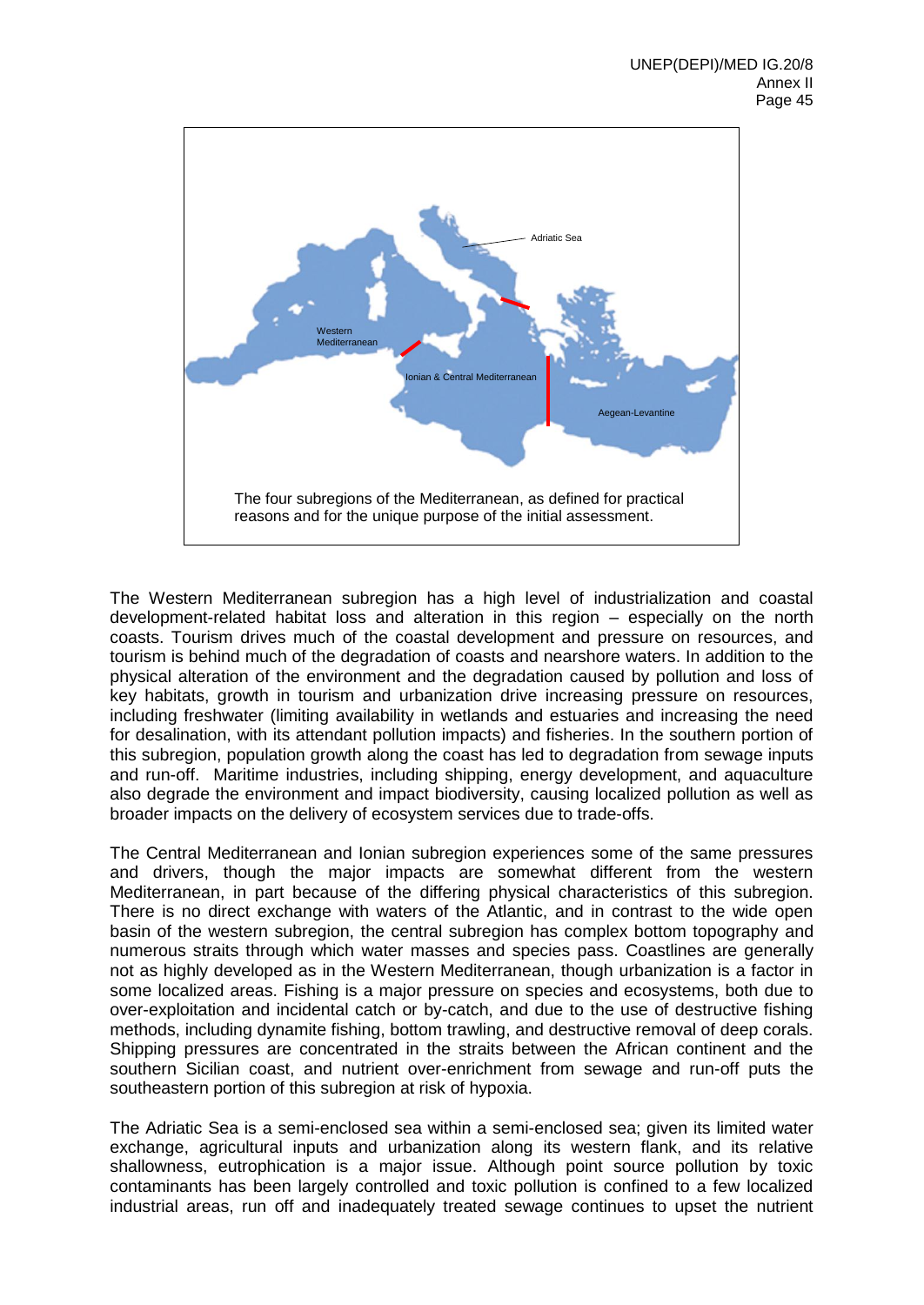balances of the narrow sea, leading to algal blooms, mucilages, and spreading hypoxia. Climate changes may be exacerbating the impacts of these pressures, as well as compounding the effects of invasive species in the subregion. Fisheries over-exploitation is also identified as a pressure, especially in the northern reaches of the central Adriatic. Yet despite the pressures, the Adriatic Sea is remarkably diverse and productive, with a variety of ecosystems providing valuable ecosystem services. Tourism is important to the region, as are fisheries. The Adriatic is also noteworthy in that several of the countries within this subregion have been exploring ways to coordinate research and management, setting the stage for a facilitated movement towards an ecosystem approach.

The Eastern Mediterranean subregion is perhaps the least known of the four subregions delineated for the initial assessment. This subregion is also very diverse in large-scale biodiversity: extensive archipelagos exist in the north, while a wide shelf with alluvial sediments is found around the Nile Delta to the south. The coastline and bottom topography is highly varied, as are the human uses of coasts and seas. While all the pressures that exist throughout the Mediterranean are found within this subregion as well, invasive species and climate change are the top issues of concern. Spreading hypoxia and lowered water quality result from untreated sewage inputs, desalination effluents, and urban run-off. The trends in water quality, invasive species spread, and tropicalization from climate change have not yet devalued this subregion. The northern portion remains one of the primary coastal tourist destinations in the world, and coastal communities throughout the region continue to depend on marine resources.

To the extent this information synthesis provides a common approach to assessment, it has begun to highlight how different threats or pressures have differing levels of importance in each region. Thus pressure-state-impact-response varies, and this initial assessment can only begin to tease out why these responses may be different in different areas. Nonetheless, while the subdivision of the Mediterranean into four regions facilitated the initial assessment, there is great value in synthesizing the information across regions at a Mediterranean-wide level in order to guide the ecosystem approach.

The region is now on track to lead to strategic activities across the Mediterranean at three different levels: 1) at the basin level, where having standardized Ecological Objectives, Operational Objectives, and Indicators will put everyone on the same page and allow future assessments to tell states what they need to know; 2) at the national level, with countries being guided through a standardized process for determining priorities and developing incountry management actions; and 3) at the site level, where management tools such as protected areas, regional fisheries measures, cooperation to study or protect areas within Areas Beyond National Jurisdiction (ABNJ), and bilateral (transboundary) agreements to reduce pollution loading, could take place.

An overview of all four subregions, taken together with a review of literature on Mediterranean ecology overall, suggests that commonalities may be more pervasive than are differences between subregions. Common to all regions is the recognition that certain coastal and marine habitats deliver extremely valuable ecosystem services that benefit all Mediterranean inhabitants. These multiple services are provided by a wide range of natural habitats, and include not only fisheries resources and tourism values (things for which economic values can be ascertained relatively easily), but also waste assimilation, medium for transport, ability to buffer land from storms, and maintaining ecological balances that make life on Earth possible.

In an attempt to prepare a preliminary analysis of the known economic value of some of these services, the UNEP/MAP Blue Plan Regional Activity Center produced an initial Mediterranean marine ecosystem services valuation report. The study concludes that across the Mediterranean region, ecosystem service benefits may exceed 26 billion euros annually. The bulk of these estimated economic benefits (more than two thirds) come from tourism and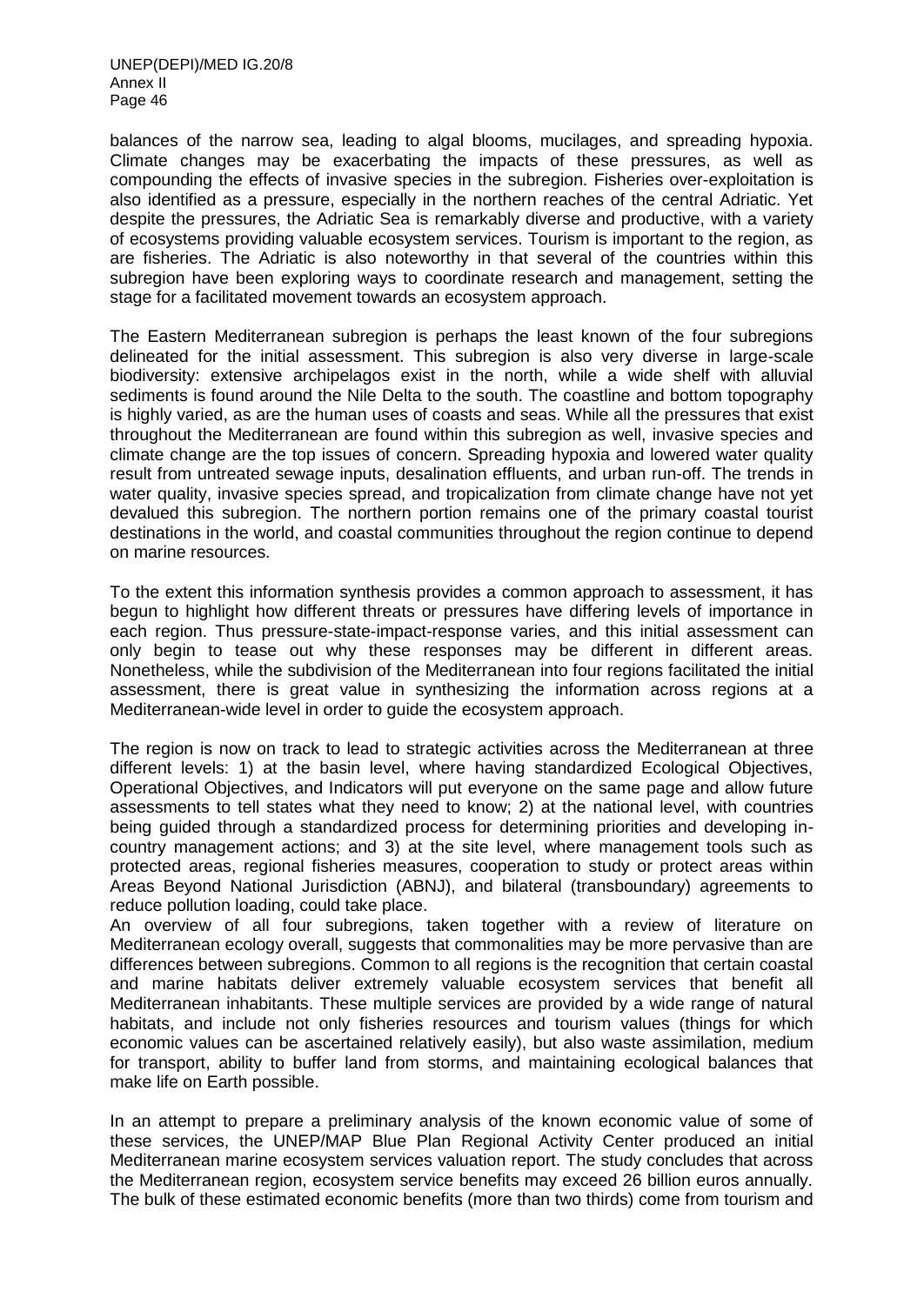the value of nature supporting such tourism. Other valuable services supported by the studied habitats include provisioning of seafood, waste assimilation, coastal stabilization and erosion prevention, and carbon sequestration, which contribute to the total value with amounts within the same order of magnitude. While the findings of the study are under review, the magnitude of the value estimates for the different ecosystem services studied suggest the relative importance of certain types of habitats and resources in supporting human well-being throughout the basin. As countries discuss how to move forward together toward a more ecosystem-based approach to marine management, priorities may center on those habitats that provide the bulk of these economically, ecologically, and culturally valuable services.

Despite increasing bodies of knowledge due in part to the emerging science of valuation highlighting the value of Mediterranean coastal and marine environments, degradation continues due to direct uses and indirect impacts on ecosystems. The pressures and impacts that are common to all four subregions include:

- **coastal development and sprawl,** driven by urbanization and tourism development, leading to habitat loss and degradation, and erosion/ shoreline destabilization
- **overfishing**, and incidental or by-catch, affecting community structure, ecological processes, and delivery of ecosystem services
- **destructive fishing, including bottom trawling and fishing methods resulting in benthic disturbance**
- **contamination of sediments and biota caused by pollution, primarily from urbanization and industry, but also from anti-foulants and atmospheric inputs of hazardous compounds**
- **nutrient over-enrichment, leading sometimes to eutrophication and hypoxia, more regularly leading to ecological imbalances (reduced water quality and growth of algae)**
- **disturbance and pollution caused by maritime industries, including shipping, energy, aquaculture, and desalination (operational as well as disaster-related)**
- **invasive species spread, in many cases mediated by climate changes**
- **degradation of transitional or estuarine areas, which serve as critical nursery areas for commercial fisheries and also support unique assemblages of species**

Additionally, the initial assessment provides some information on ecologically important, biologically diverse, or vulnerable areas, and the potential biodiversity loss (inferred but not yet quantified) that emerges as a priority issue across the whole of the Basin. However, there may be other drivers of change to ecosystems and attendant delivery of ecosystem services that have not been highlighted as basin-wide in the assessment, due to lack of information available across the whole of the Basin. This includes anthropogenic impacts from changing hydrodynamics and sediment delivery (through dams, freshwater diversion, etc.) from watersheds, as well as coastal constructions, which both contribute to changes to shoreline stability and potentially exacerbate sea level-induced erosion.

Since the 2006 UNEP/MAP - EEA report on Priority issues in the Mediterranean environment, some changes in condition are apparent. Improvements in water quality are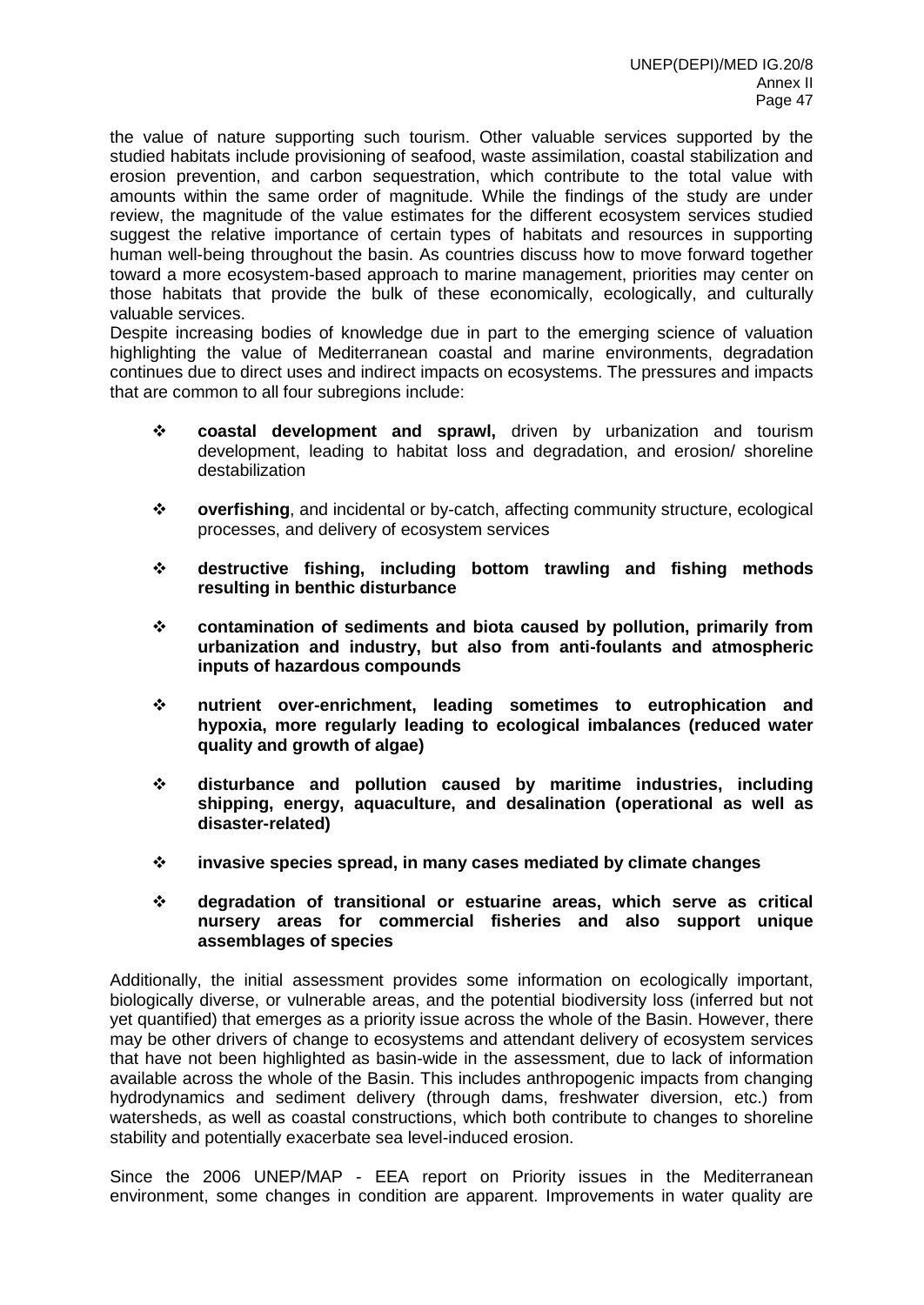discernable in many places, thanks to strategic efforts to reduce pollutant loading. Quantities of hazardous substances such as DDT and heavy metals are declining in most areas. New issues, however, are emerging which warrant attention. Desalination and its effects, particularly with respect to brine release, should be better investigated. The increasing uses of coastal and ocean space for aquaculture, including the grow out operations for bluefin tuna, bring with them the threat of increased pollution, eutrophication, invasive species and pathogen releases, and increased conflicts over reduced access and availability of space for other uses. And impacts on ecology and economy caused by invasive species continue to grow in the region, warranting more serious attempts to prevent new invasions and to control, where possible, impacts caused by these species.

It should be emphasized that the IIA is not a compilation of all scientific information on the Mediterranean Sea and its uses. Care was taken to balance the assessment across the significant variability that exists in availability of information, and across sometimes incompatible datasets. Furthermore, because knowledge was derived from information already being collected for other purposes (for instance to meet obligations under the Convention's protocols), and not from the sort of comprehensive and systematic monitoring program for integrated management that will eventually be adopted under EA, the initial assessment is important not just for summarizing the state of the art, but also for highlighting gaps in data and information. As such, the assessment guides the crucial regionally coordinated approach to monitoring that will emerge from the Ecosystem Approach process in the future.

One key information gap concerns the ability to uniformly assess pressures and states, in order to formulate responses. With the exception of localized pollutants and nutrient and organic matter enrichment, data for some countries is limited, whereas for others it is more extensive. Some countries have begun to assess climate change impacts and have research oriented towards emerging issues such as noise pollution and cumulative impacts assessments, whereas other countries with more limited human and financial resources are focusing at the national level on their obligations under the various Barcelona Convention protocols. It is expected that the rationalized monitoring program that will flow from the ecological and operational objectives will overcome these barriers to understanding pressure-state-impact-response across a wide span of inter-related impacts from human activity. A further gap that the assessment points to is the strong bias towards understanding the ecology and human impacts on shallow water environments, particularly rocky bottoms and intertidal areas, as well as seagrass meadows. While some descriptions of biodiversity and the ecosystem services that flow from other habitats is available, systematic information on pressures and state have not been compiled – with the exception of special transitional and marine areas (such as within protected areas, in Natura 2000 sites in EU countries, etc.). A rationalized system of monitoring using key indicators will overcome these discrepancies in focus.

In line with the Ecosystem Approach, every attempt was made to focus on ecosystem services in coastal and marine areas that are of value to the Mediterranean countries. However, because the study of ecosystem services is still in its infancy everywhere in the world, the assessment has utility in pointing to gaps in information about how communities and nations depend on and value these ecosystems – gaps which if filled could steer Mediterranean countries towards an effective, efficient, coordinated response to the growing pressures being exerted on Mediterranean coasts and marine ecosystems. The conclusions arising from the assessment also have implications for how to raise awareness about the value of Mediterranean ecosystems and their services, with the eventual outcome of improved management.

The Initial Integrated Assessment process has thus helped to highlight commonalities, and possible priorities that should serve as foci for subsequent steps in the Ecosystem Approach.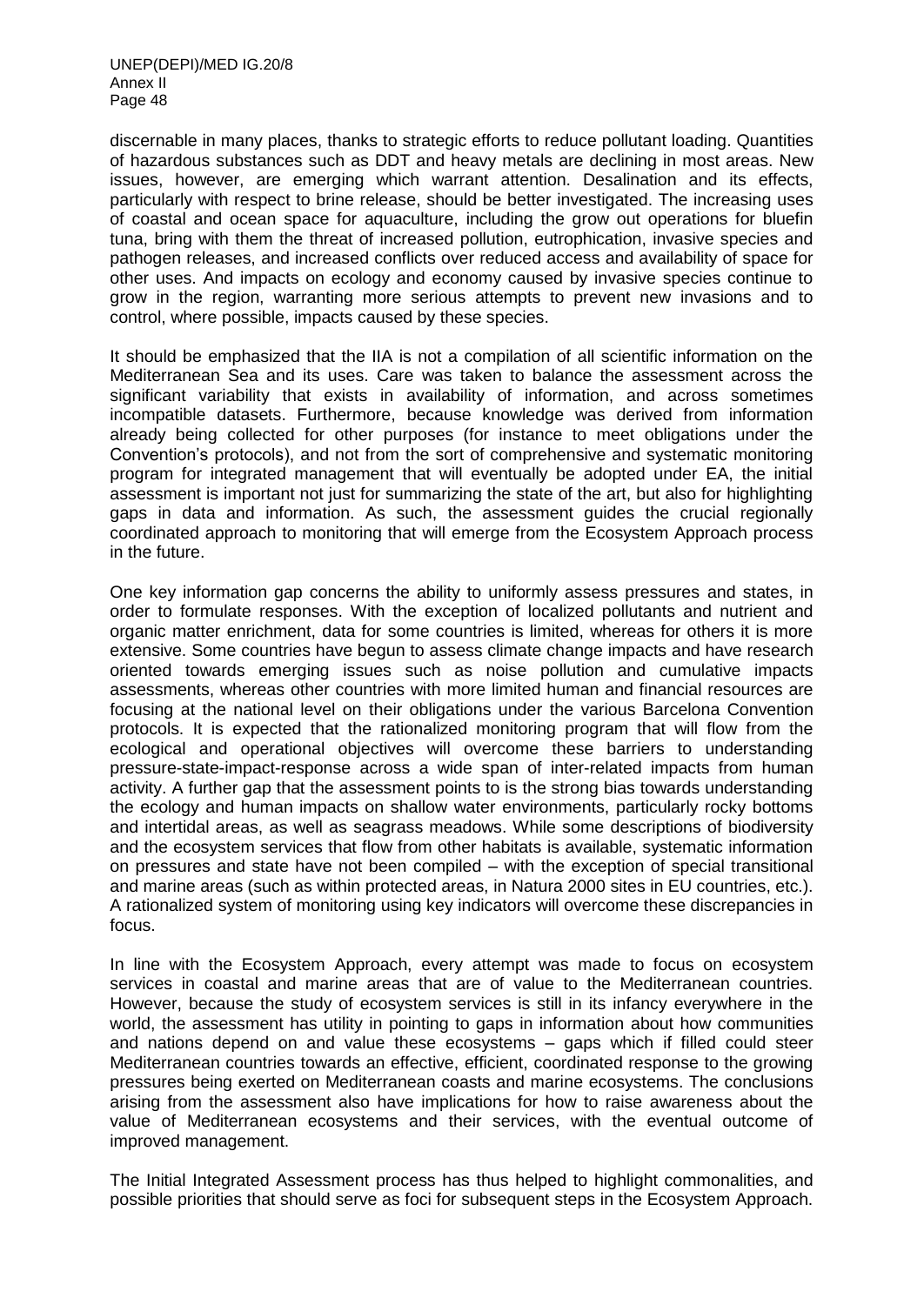It has also been extremely useful in highlighting information gaps serving as the foundation to support the next steps in the EA process. These steps include the determination of ecological objectives that reflect common issues for marine management at the regional scale, the determination of operational objectives, indicators, and targets, which will help steer future monitoring and guide decision-making; and the development of management plans at sub-regional, national, or local levels, based on the robust information that will flow from an integrated monitoring regime in the future.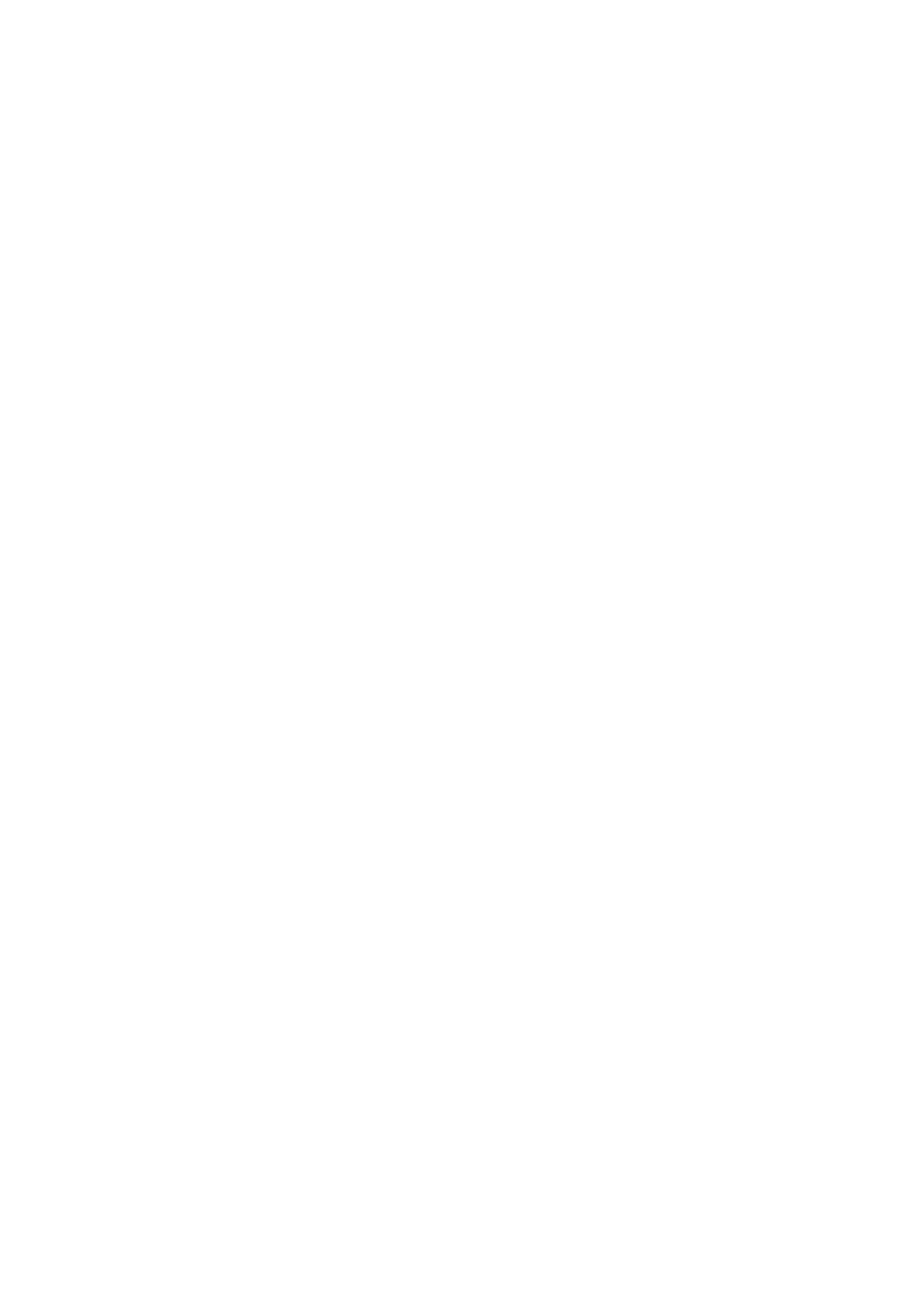## **Annex II**

## **Proposed Ecological Objectives**

## **1 Biodiversity**

| <b>Ecological Objective</b>                                                                                                                                    | <b>Operational Objectives</b>                                    | <b>Indicators</b>                                                                                                                                       |
|----------------------------------------------------------------------------------------------------------------------------------------------------------------|------------------------------------------------------------------|---------------------------------------------------------------------------------------------------------------------------------------------------------|
| <b>Biological diversity is</b><br>maintained or enhanced.<br>The quality and occurrence<br>of coastal <sup>1</sup> and marine<br>habitats <sup>2</sup> and the | 1.1 Species distribution is<br>maintained                        | 1.1.1 Distributional range                                                                                                                              |
|                                                                                                                                                                |                                                                  | 1.1.2 Area covered by the<br>species (for sessile/benthic<br>species)                                                                                   |
| distribution and abundance<br>of coastal <sup>3</sup> and marine                                                                                               | 1.2 Population size of<br>selected species is                    | 1.2.1 Population abundance                                                                                                                              |
| species <sup>4</sup> are in line with<br>prevailing physiographic,<br>hydrographic, geographic                                                                 | maintained                                                       | 1.2.2 Population density                                                                                                                                |
| and climatic conditions.                                                                                                                                       | 1.3 Population condition of<br>selected species is<br>maintained | 1.3.1 Population demographic<br>characteristics (e.g. body size<br>or age class structure, sex<br>ratio, fecundity rates, survival/<br>mortality rates) |
|                                                                                                                                                                | 1.4 Key coastal and marine<br>habitats are not being lost        | 1.4.1 Potential / observed<br>distributional range of certain<br>coastal and marine habitats<br>listed under SPA protocol                               |
|                                                                                                                                                                |                                                                  | 1.4.2 Distributional pattern of<br>certain coastal and marine<br>habitats listed under SPA<br>protocol                                                  |
|                                                                                                                                                                |                                                                  | 1.4.3 Condition of the habitat-<br>defining species and<br>communities                                                                                  |

 $1$  By coastal it is understood both the emerged and submerged areas of the coastal zone as considered in the SPA/BD Protocol as well as in the definition of coastal zone in accordance with Article 2e and the geographical coverage of Article 3 of the ICZM Protocol

 $2$  Regarding benthic habitats currently, sufficient information exists to make a prioritization amongst those mentioned in the UNEP/MAP - RAC/SPA list of 27 benthic habitats and the priority habitats in areas beyond national jurisdiction following CBD decisions VIII/24 and VIII/21 paragraph 1 . These could include from shallow to deep: biocoenosis of infralittoral algae (facies with vermetids or trottoir), hard beds associated with photophilic algae, meadows of the sea grass Posidonia oceanica, hard beds associated with Coralligenous biocenosis and semi dark caves, biocoenosis of shelf-edge detritic bottoms (facies with Leptometra phalangium), biocoenosis of deep-sea corals, cold seeps and biocoenosis of bathyal muds (facies with Isidella elongata). Amongst pelagic habitats upwelling areas, fronts and gyres need special attention and focus.

 $3$  By coastal it is understood both the emerged and submerged areas of the coastal zone as considered in the SPA/BD Protocol as well as in the definition of coastal zone in accordance with Article 2e and the geographical coverage of Article 3 of the ICZM Protocol

<sup>&</sup>lt;sup>4</sup> On the basis of Annex II and III of the SPA and Biodiversity Protocol of the Barcelona Convention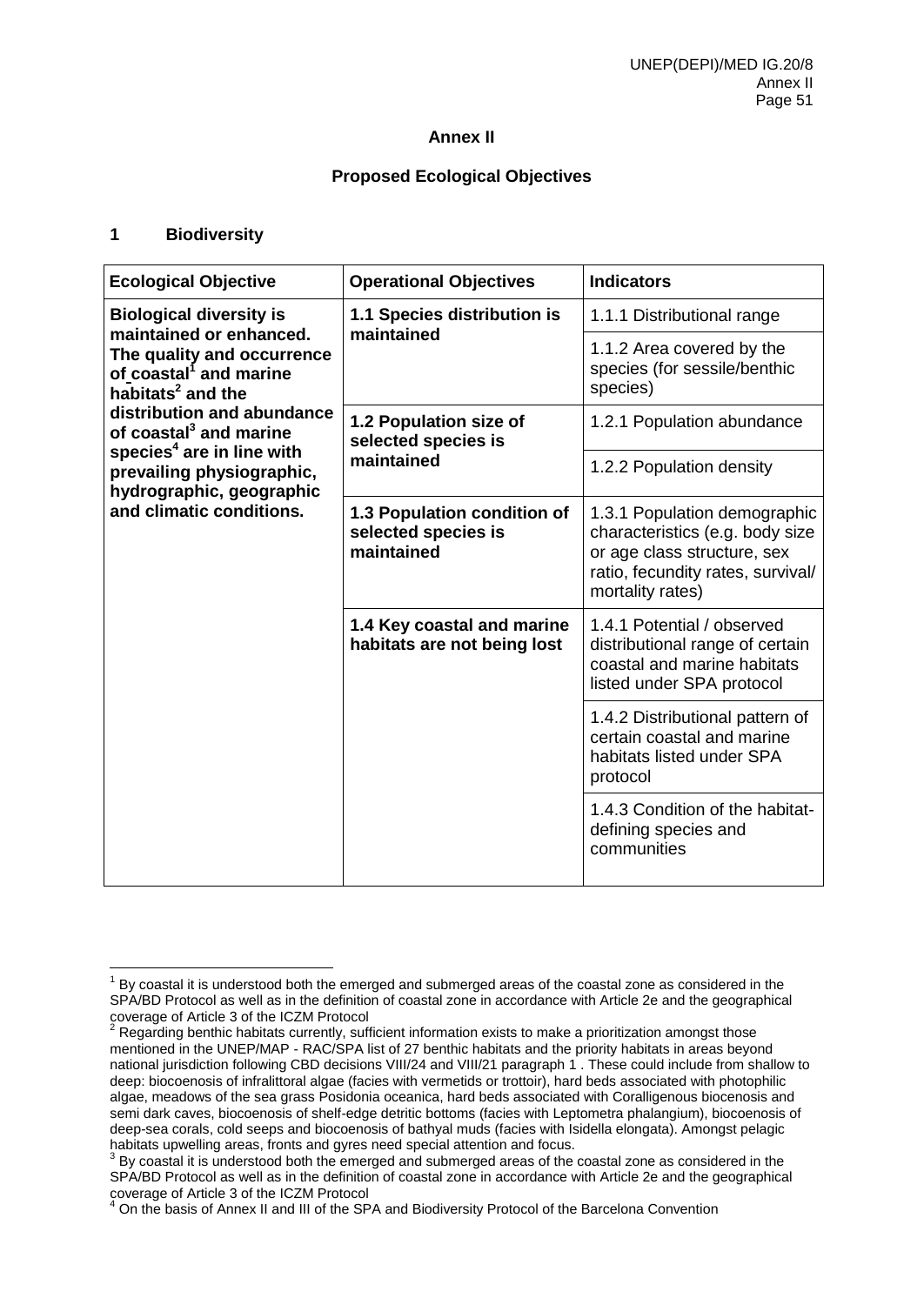## **2 Non-indigenous species**

| <b>Ecological Objective</b>                                                                                                                         | <b>Operational Objectives</b>                                             | <b>Indicators</b>                                                                                                         |
|-----------------------------------------------------------------------------------------------------------------------------------------------------|---------------------------------------------------------------------------|---------------------------------------------------------------------------------------------------------------------------|
| Non-indigenous <sup>5</sup> species <sup>6</sup><br>introduced by human<br>activities are at levels that<br>do not adversely alter the<br>ecosystem | 2.1 Invasive non-<br>indigenous species<br>introductions are<br>minimized | 2.1.1. Spatial distribution,<br>origin and population status<br>(established vs. vagrant) of<br>non-indigenous species    |
|                                                                                                                                                     |                                                                           | 2.1.2 Trends in the<br>abundance of introduced<br>species, notably in risk areas                                          |
|                                                                                                                                                     | 2.2. The impact of non-<br>indigenous particularly                        | 2.2.1 Ecosystem impacts of<br>particularly invasive species                                                               |
|                                                                                                                                                     | invasive species on<br>ecosystems is limited                              | 2.2.2 Ratio between non-<br>indigenous invasive species<br>and native species in some<br>well studied taxonomic<br>groups |

 5 The term non-indigenous refers to an organism that may survive and subsequently reproduce, outside of its known or consensual range. Non-indigenous may be further characterized as un-established or vagrant, established, invasive and noxious or particularly invasive. Occhipinti-Ambrogi and Galil (2004). Marine Pollution Bulletin 49 (2004) 688–694. doi:10.1016/j.marpolbul.2004.08.011<br><sup>6</sup> The list of priority (indicator) species introduced by human activities will be derived by consensus, based on

information from the CIESM Atlas of Exotic Species in the Mediterranean and the DAISIE project (European Invasive Alien Species Gateway) a database tracking alien terrestrial and marine species in Europe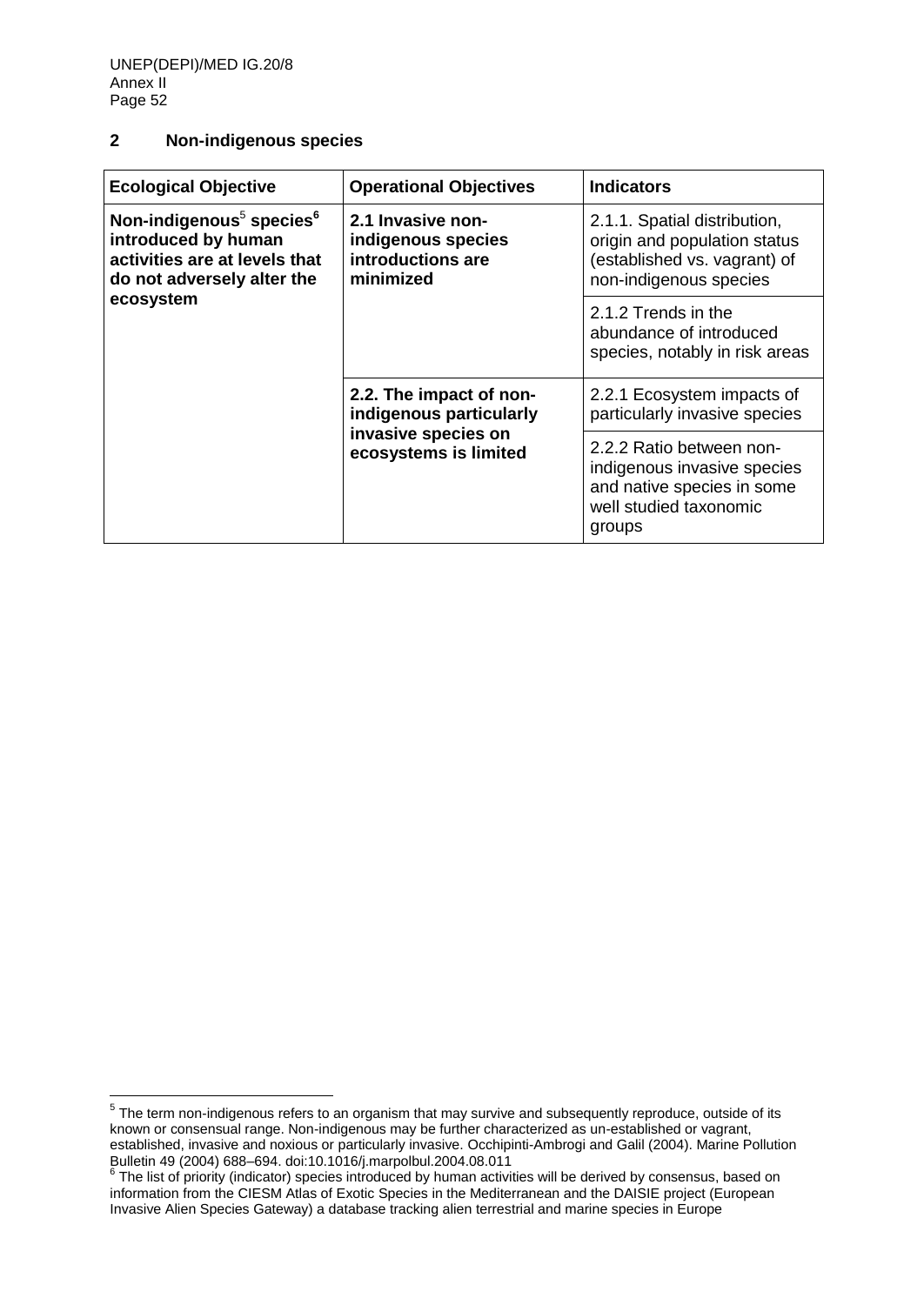| <b>Ecological Objective</b>                                                                                                                                                                                                             | <b>Operational Objectives</b>                               | <b>Indicators</b>                                                                       |
|-----------------------------------------------------------------------------------------------------------------------------------------------------------------------------------------------------------------------------------------|-------------------------------------------------------------|-----------------------------------------------------------------------------------------|
| <b>Populations of selected</b><br>commercially exploited fish<br>and shellfish <sup>7</sup> are within<br>biologically safe limits,<br>exhibiting a population age<br>and size distribution that is<br>indicative of a healthy<br>stock | 3.1 Level of exploitation by<br>commercial fisheries is     | 3.1.1 Total catch by<br>operational unit <sup>8</sup>                                   |
|                                                                                                                                                                                                                                         | within biologically safe<br>limits                          | 3.1.2 Total effort by<br>operational unit                                               |
|                                                                                                                                                                                                                                         |                                                             | 3.1.3 Catch per unit effort<br>(CPUE) by operational unit                               |
|                                                                                                                                                                                                                                         |                                                             | 3.1.4 Ratio between catch<br>and biomass index<br>(hereinafter catch/biomass<br>ratio). |
|                                                                                                                                                                                                                                         |                                                             | 3.1.5 Fishing mortality                                                                 |
|                                                                                                                                                                                                                                         | 3.2 The reproductive<br>capacity of stocks is<br>maintained | 3.2.1 Age structure<br>determination (where<br>feasible)                                |
|                                                                                                                                                                                                                                         |                                                             | 3.2.2 Spawning Stock<br>Biomass (SSB)                                                   |

## **3 Harvest of commercially exploited fish and shellfish**

The choice of indicator species for collecting information for Ecological Objective 3 should be derived from<br>The choice of indicator species for collecting information for Ecological Objective 3 should be derived from fisheries targeting species listed in Annex III of Protocol concerning Specially Protected Areas and Biological Diversity in the Mediterranean (species whose exploitation is regulated) and the species in the GFCM Priority Species list (http://www.gfcm.org/gfcm/topic/166221/en). Choice of indicators should cover all trophic levels, and if possible, functional groups, using the species listed in Annex III of SPA and/or, as appropriate the stocks covered under regulation (EC) No 199/2008 of 25 February 2008 concerning the establishment of a Community framework for the collection, management and use of data in the fisheries sector and support for scientific advice regarding the Common Fisheries Policy

 $8$  Operational unit is "the group of fishing vessels which are engaged in the same type of fishing operation within the same Geographical Sub-Area, targeting the same species or group of species and belonging to the same economic segment"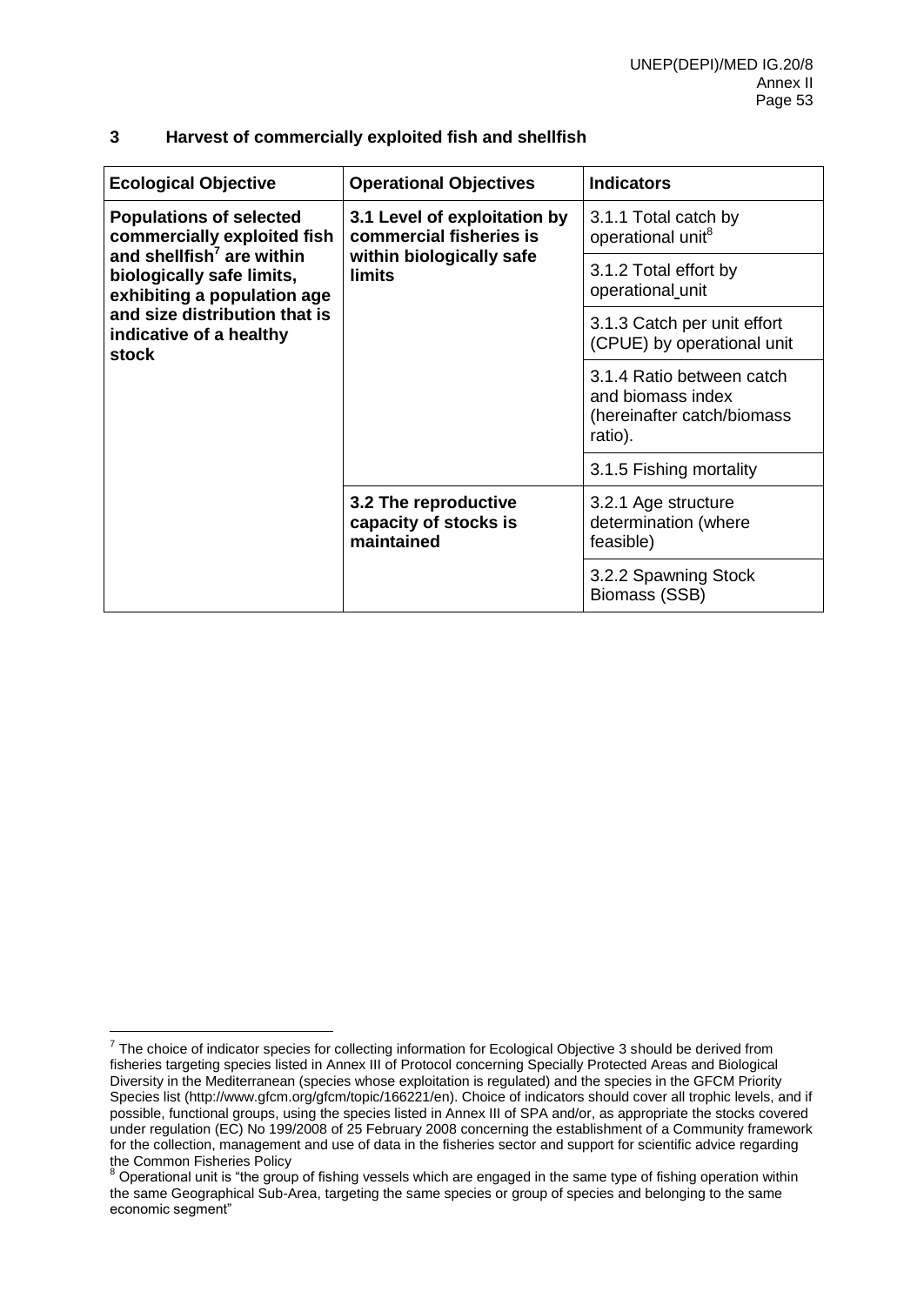# **4 Marine food webs**

| <b>Ecological Objective</b>                                                                                                                                                                                                          | <b>Operational Objectives</b>                                                                                                                                                                                 | <b>Indicators</b>                                                                                                                                              |
|--------------------------------------------------------------------------------------------------------------------------------------------------------------------------------------------------------------------------------------|---------------------------------------------------------------------------------------------------------------------------------------------------------------------------------------------------------------|----------------------------------------------------------------------------------------------------------------------------------------------------------------|
| <b>Alterations to components</b><br>of marine food webs<br>caused by resource<br>extraction or human-<br>induced environmental<br>changes do not have long-<br>term adverse effects on<br>food web dynamics and<br>related viability | 4.1 Ecosystem dynamics<br>across all trophic levels are<br>maintained at levels<br>capable of ensuring long -<br>term abundance of the<br>species and the retention of<br>their full reproductive<br>capacity | 4.1.1 Production per unit<br>biomass estimates for<br>selected trophic groups and<br>key species, for use in<br>models predicting energy<br>flows in food webs |
|                                                                                                                                                                                                                                      | 4.2 Normal proportion and<br>abundances of selected<br>species at all trophic levels<br>of the food web are                                                                                                   | 4.2.1 Proportion of top<br>predators by weight in the<br>food webs                                                                                             |
|                                                                                                                                                                                                                                      | maintained                                                                                                                                                                                                    | 4.2.2 Trends in proportion or<br>abundance of habitat-defining<br>groups                                                                                       |
|                                                                                                                                                                                                                                      |                                                                                                                                                                                                               | 4.2.3 Trends in proportion or<br>abundance of taxa with fast<br>turnover rates                                                                                 |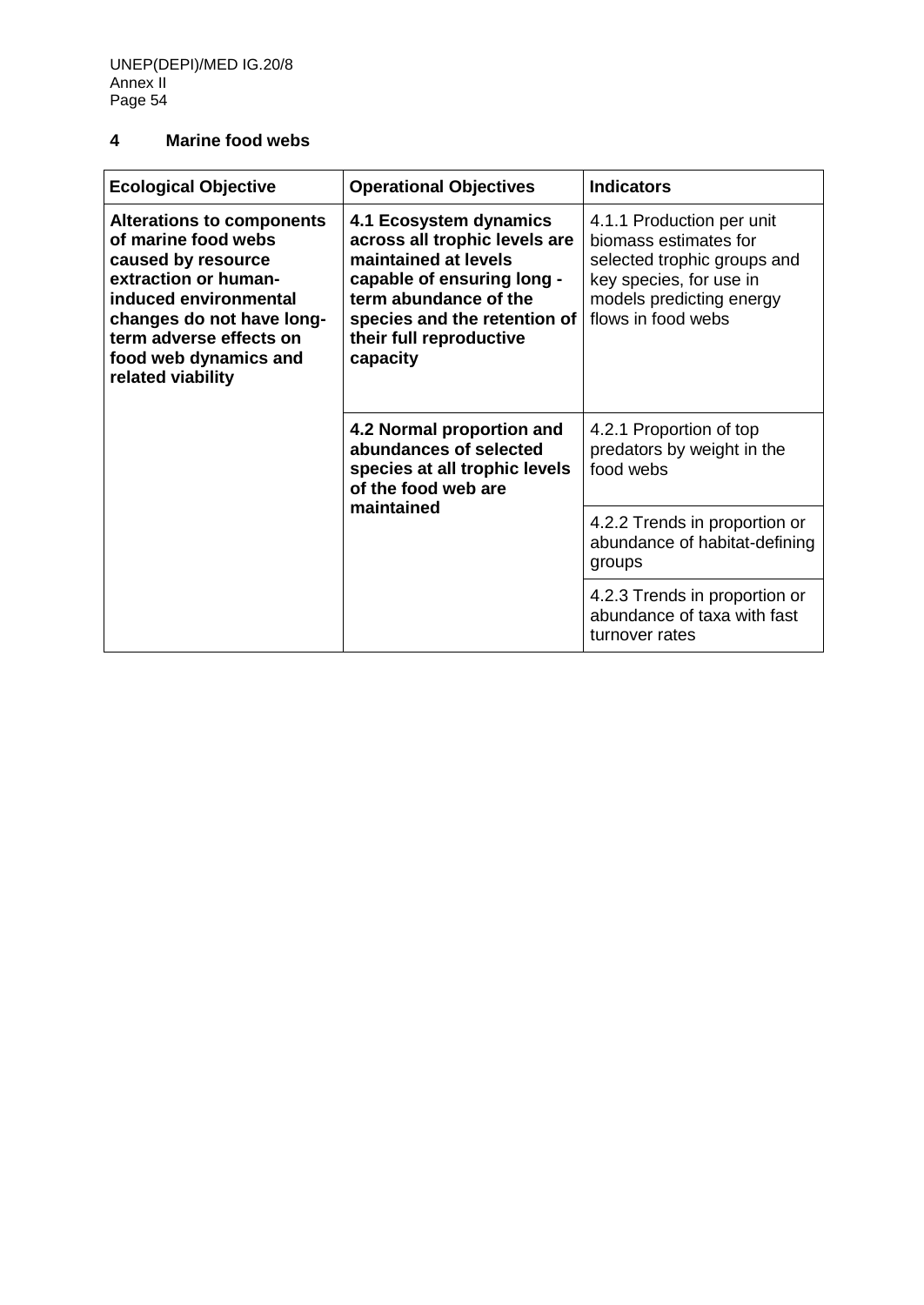### **5 Eutrophication**

| <b>Ecological Objective</b>                                                                                                                                                                                                   | <b>Operational Objectives</b>                                        | <b>Indicators</b>                                                                                                                                 |
|-------------------------------------------------------------------------------------------------------------------------------------------------------------------------------------------------------------------------------|----------------------------------------------------------------------|---------------------------------------------------------------------------------------------------------------------------------------------------|
| Human-induced<br>eutrophication is<br>prevented, especially<br>adverse effects thereof,<br>such as losses in<br>biodiversity, ecosystem<br>degradation, harmful algal<br>blooms and oxygen<br>deficiency in bottom<br>waters. | 5.1 Human introduction of<br>nutrients in the marine                 | 5.1.1 Concentration of key<br>nutrients in the water column                                                                                       |
|                                                                                                                                                                                                                               | environment is not<br>conducive to<br>eutrophication                 | 5.1.2 Nutrient ratios (silica,<br>nitrogen and phosphorus),<br>where appropriate                                                                  |
|                                                                                                                                                                                                                               | 5.2 Direct effects of nutrient<br>over-enrichment are<br>prevented   | 5.2.1 Chlorophyll-a<br>concentration in the water<br>column                                                                                       |
|                                                                                                                                                                                                                               |                                                                      | 5.2.2 Water transparency<br>where relevant                                                                                                        |
|                                                                                                                                                                                                                               |                                                                      | 5.2.3 Number and location of<br>major events of<br>nuisance/toxic algal blooms<br>caused by human activities <sup>9</sup>                         |
|                                                                                                                                                                                                                               | 5.3 Indirect effects of<br>nutrient over-enrichment<br>are prevented | 5.3.1 Dissolved oxygen near<br>the bottom, i.e. changes due<br>to increased organic matter<br>decomposition, and size of<br>the area concerned*10 |

## **6 Sea-floor integrity**

| <b>Ecological Objective</b>             | <b>Operational Objectives</b> | <b>Indicators</b>                          |
|-----------------------------------------|-------------------------------|--------------------------------------------|
| Sea-floor integrity is                  | 6.1 Extent of physical        | 6.1.1 Distribution of bottom               |
| maintained, especially in               | alteration to the substrate   | impacting activities <sup>12</sup>         |
| priority benthic habitats <sup>11</sup> | is minimized                  | 6.1.2 Area of the substrate                |
|                                         |                               | affected by physical                       |
|                                         |                               | alteration due to the different            |
|                                         |                               | activities <sup>12</sup>                   |
|                                         | 6.2 Impact of benthic         | 6.2.1 Impact of bottom                     |
|                                         | disturbance in priority       | impacting activities <sup>12</sup> in      |
|                                         | benthic habitats is           | priority benthic habitats                  |
|                                         | minimized                     | 6.2.2 Change in distribution               |
|                                         |                               | and abundance of indicator                 |
|                                         |                               | species in priority habitats <sup>13</sup> |

 $\overline{a}$  $9$ The connection between eutrophication and toxic algal blooms is subject of devoted research at the moment. The connection between the two is not clearly established as not all the ecosystems react in the same way. In fact recent surveys in UK/Ireland in the framework of OSPAR have allowed concluding on the lack of relation between the them and therefore the number and location of major events of nuisance/toxic algal blooms should always be regarded cautiously as an indicator of a direct effect of nutrient over-enrichment.

 $10$ Monitoring to be carried out where appropriate

<sup>11</sup> e.g. coastal lagoons and marshes, intertidal areas, seagrass meadows, coralligenous communities, sea mounts, submarine canyons and slopes, deep-water coral and hydrothermal vents

 $12$  e.g bottom fishing, dredging activities , sediment disposal, seabed mining, drilling, marine installations, dumping and anchoring, land reclamation, sand and gravel extraction

<sup>&</sup>lt;sup>13</sup>Indicator species to be used to assess the ecosystem effects of physical damage to the benthos could refer to disturbance-sensitive and/or disturbance-tolerant species, as appropriate to the circumstances, in line with methodologies developed to assess the magnitude and duration of ecological effects of benthic disturbance.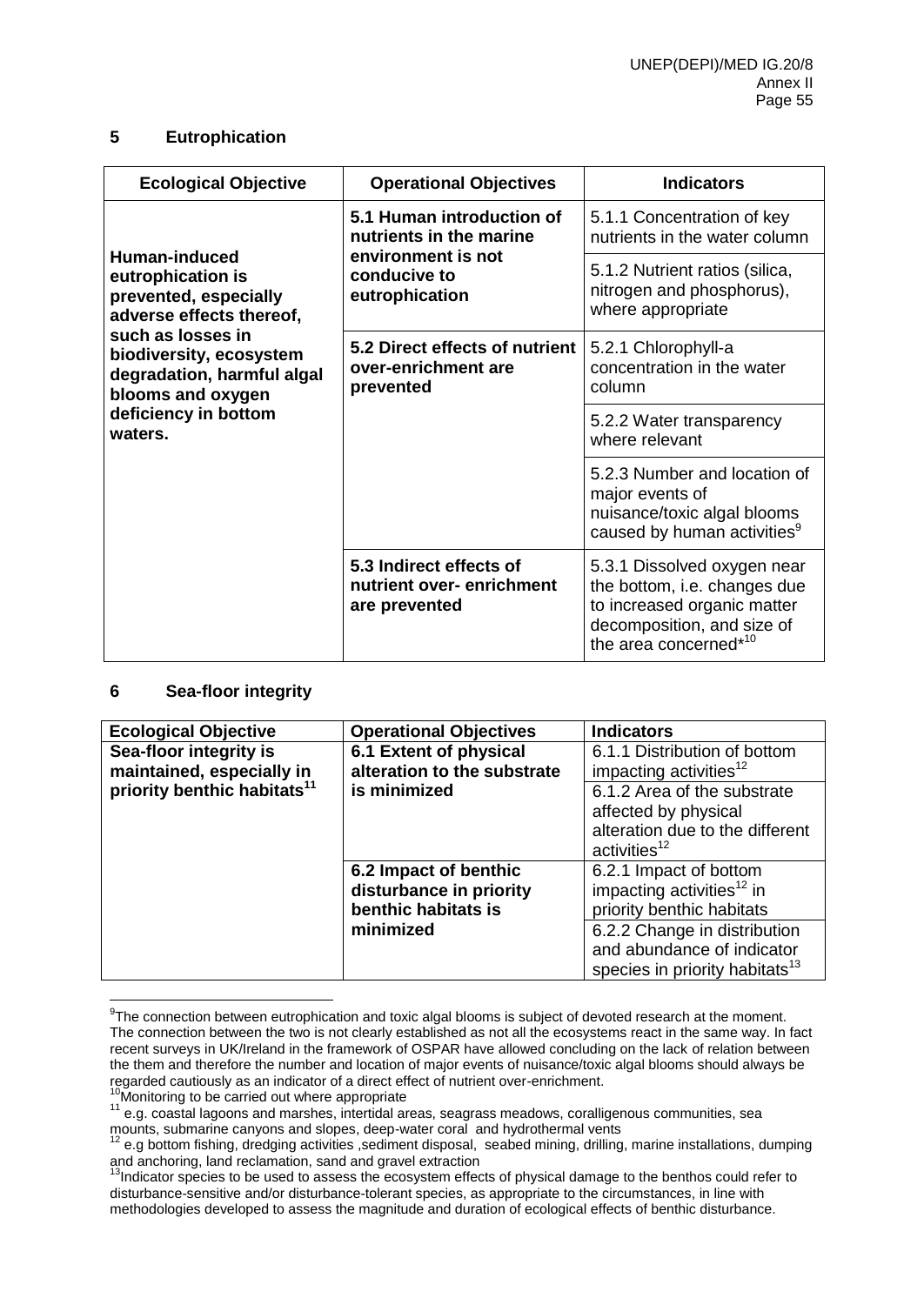# **7 Hydrography**

| <b>Ecological Objective</b>                                                                                    | <b>Operational Objectives</b>                                                                                                                                                                                                                                                                                                      | <b>Indicators</b>                                                                                                                                        |
|----------------------------------------------------------------------------------------------------------------|------------------------------------------------------------------------------------------------------------------------------------------------------------------------------------------------------------------------------------------------------------------------------------------------------------------------------------|----------------------------------------------------------------------------------------------------------------------------------------------------------|
| <b>Alteration of hydrographic</b><br>conditions does not<br>adversely affect coastal<br>and marine ecosystems. | 7.1 Impacts to the marine<br>and coastal ecosystem<br>induced by climate<br>variability and/or climate                                                                                                                                                                                                                             | 7.1.1 Large scale changes in<br>circulation patterns,<br>temperature, pH, and salinity<br>distribution                                                   |
|                                                                                                                | change are minimized                                                                                                                                                                                                                                                                                                               | 7.1.2 Long term changes in<br>sea level                                                                                                                  |
|                                                                                                                | 7.2 Alterations due to<br>7.2.1. Impact on the<br>permanent constructions<br>on the coast and<br>watersheds, marine<br>installations and seafloor<br>anchored structures are<br>minimized<br>impacting structures<br>deltaic systems                                                                                               | circulation caused by the<br>presence of structures                                                                                                      |
|                                                                                                                |                                                                                                                                                                                                                                                                                                                                    | 7.2.2 Location and extent of<br>the habitats impacted directly<br>by the alterations and/or the<br>circulation changes induced<br>by them: footprints of |
|                                                                                                                |                                                                                                                                                                                                                                                                                                                                    | 7.2.3 Trends in sediment<br>delivery, especially in major                                                                                                |
|                                                                                                                |                                                                                                                                                                                                                                                                                                                                    | 7.2.4 Extent of area affected<br>by coastal erosion due to<br>sediment supply alterations                                                                |
|                                                                                                                | 7.3.1. Trends in fresh<br>7.3 Impacts of alterations<br>due to changes in<br>freshwater flow from<br>watersheds, seawater<br>lagoons, estuaries, and<br>inundation and coastal<br>freatic intrusion, brine<br>the coastal zone<br>input from desalination<br>plants and seawater intake<br>and outlet are minimized<br>alterations | water/sea water volume<br>delivered to salt marshes,<br>deltas; desalination brines in                                                                   |
|                                                                                                                |                                                                                                                                                                                                                                                                                                                                    | 7.3.2. Location and extent of<br>the habitats impacted by<br>changes in the circulation and<br>the salinity induced by the                               |
|                                                                                                                |                                                                                                                                                                                                                                                                                                                                    | 7.3.3 Changes in key species<br>distribution due to the effects<br>of seawater intake and outlet                                                         |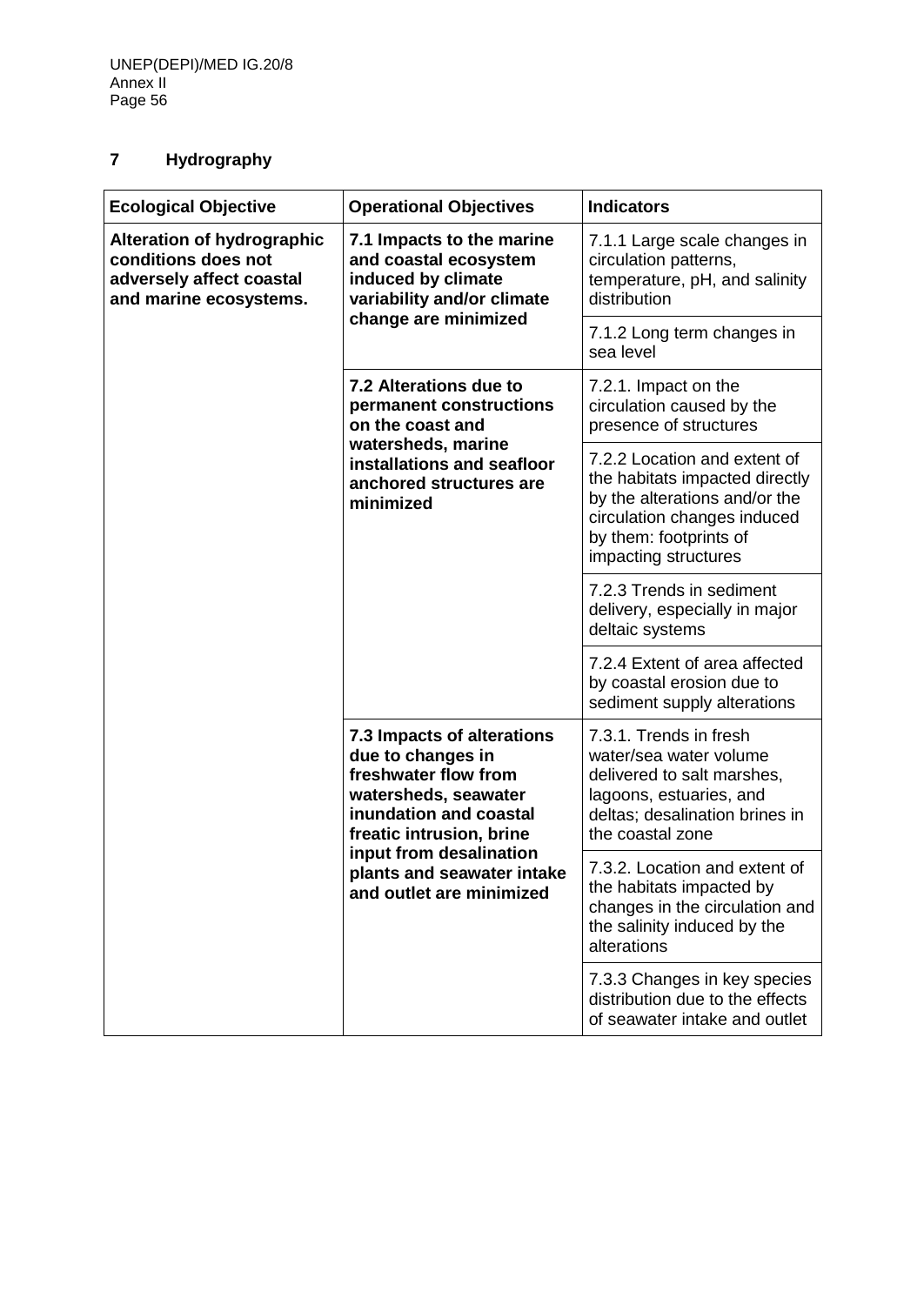## **8 Coastal ecosystems and landscapes**

| <b>Ecological Objective</b>                                            | <b>Operational Objectives</b>                                               | <b>Indicators</b>                                                                                                |
|------------------------------------------------------------------------|-----------------------------------------------------------------------------|------------------------------------------------------------------------------------------------------------------|
| The natural dynamics of<br>coastal areas are<br>maintained and coastal | 8.1 The natural dynamic<br>nature of coastlines is<br>respected and coastal | 8.1.1. Areal extent of coastal<br>erosion and coastline<br>instability                                           |
| ecosystems and<br>landscapes are preserved                             | areas are in good condition                                                 | 8.1.2 Changes in sediment<br>dynamics along the coastline                                                        |
|                                                                        |                                                                             | 8.1.3 Areal extent of sandy<br>areas subject to physical<br>disturbance <sup>14</sup>                            |
|                                                                        |                                                                             | 8.1.4 Length of coastline<br>subject to physical<br>disturbance due to the<br>influence of manmade<br>structures |
|                                                                        | 8.2 Integrity and diversity                                                 | 8.2.1 Change of land-use <sup>15</sup>                                                                           |
|                                                                        | of coastal ecosystems,<br>landscapes and their<br>geomorphology are         | 8.2.2 Change of landscape<br>types                                                                               |
|                                                                        | preserved                                                                   | 8.2.3 Share of non-<br>fragmented coastal habitats                                                               |

 $14$  Physical disturbance includes beach cleaning by mechanical means, sand mining, beach sand noursihment <sup>15</sup> Land-use classess according to the classification by Eurostat-OCDE, 1998:

http://unstats.un.org/unsd/environment/q2004land.pdf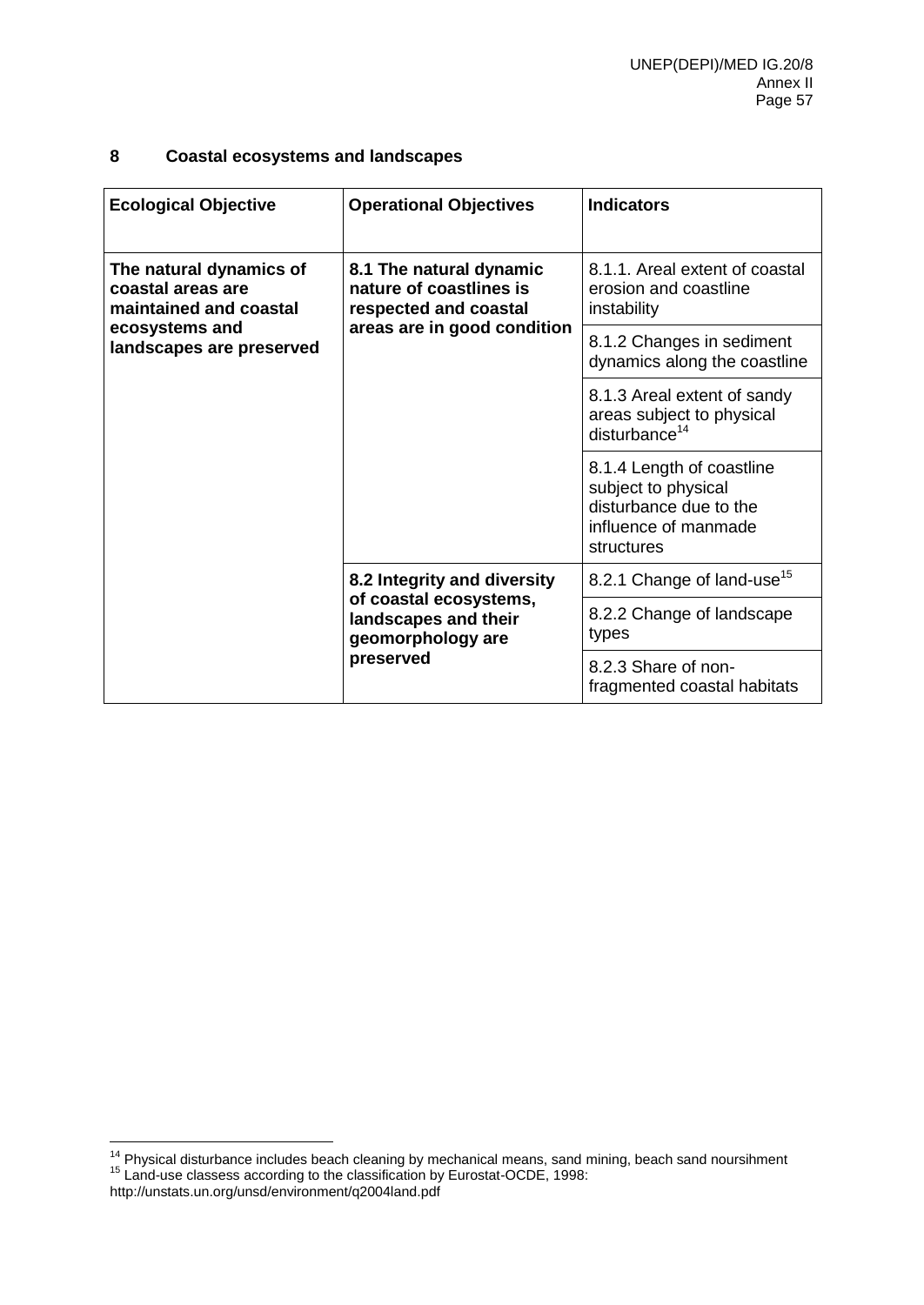## **9 Pollution**

| <b>Ecological Objective</b>                                                                                   | <b>Operational Objectives</b>                                                                                               | <b>Indicators</b>                                                                                                                                                                                                               |
|---------------------------------------------------------------------------------------------------------------|-----------------------------------------------------------------------------------------------------------------------------|---------------------------------------------------------------------------------------------------------------------------------------------------------------------------------------------------------------------------------|
| <b>Contaminants cause no</b><br>significant impact on<br>coastal and marine<br>ecosystems and human<br>health | 9.1 Concentration of<br>priority <sup>16</sup> contaminants is<br>kept within acceptable<br>limits and does not<br>increase | 9.1.1 Concentration of key<br>harmful contaminants in<br>biota, sediment or water                                                                                                                                               |
|                                                                                                               | 9.2 Effects of released<br>contaminants are<br>minimized                                                                    | 9.2.1 Level of pollution effects<br>of key contaminants where a<br>cause and effect relationship<br>has been established                                                                                                        |
|                                                                                                               | 9.3 Acute pollution events<br>are prevented and their<br>impacts are minimized                                              | 9.3.1 Occurrence, origin<br>(where possible), extent of<br>significant acute pollution<br>events (e.g. slicks from oil, oil<br>products and hazardous<br>substances) and their impact<br>on biota affected by this<br>pollution |
|                                                                                                               | 9.4 Levels of known<br>harmful contaminants in<br>major types of seafood do<br>not exceed established<br><b>standards</b>   | 9.4.1 Actual levels of<br>contaminants that have been<br>detected and number of<br>contaminants which have<br>exceeded maximum<br>regulatory levels in commonly<br>consumed seafood <sup>17</sup>                               |
|                                                                                                               |                                                                                                                             | 9.4.2 Frequency that<br>regulatory levels of<br>contaminants are exceeded                                                                                                                                                       |
|                                                                                                               | 9.5 Water quality in bathing<br>waters and other<br>recreational areas does not<br>undermine human health                   | 9.5.1 Percentage of intestinal<br>enterococci concentration<br>measurements within<br>established standards                                                                                                                     |
|                                                                                                               |                                                                                                                             | 9.5.2 Occurrence of Harmful<br>Algal Blooms within bathing<br>and recreational areas                                                                                                                                            |

<sup>&</sup>lt;sup>16</sup> Priority contaminants as listed under the Barcelona Convention and LBS Protocol

 $17$  Traceability of the origin of seafood sampled should be ensured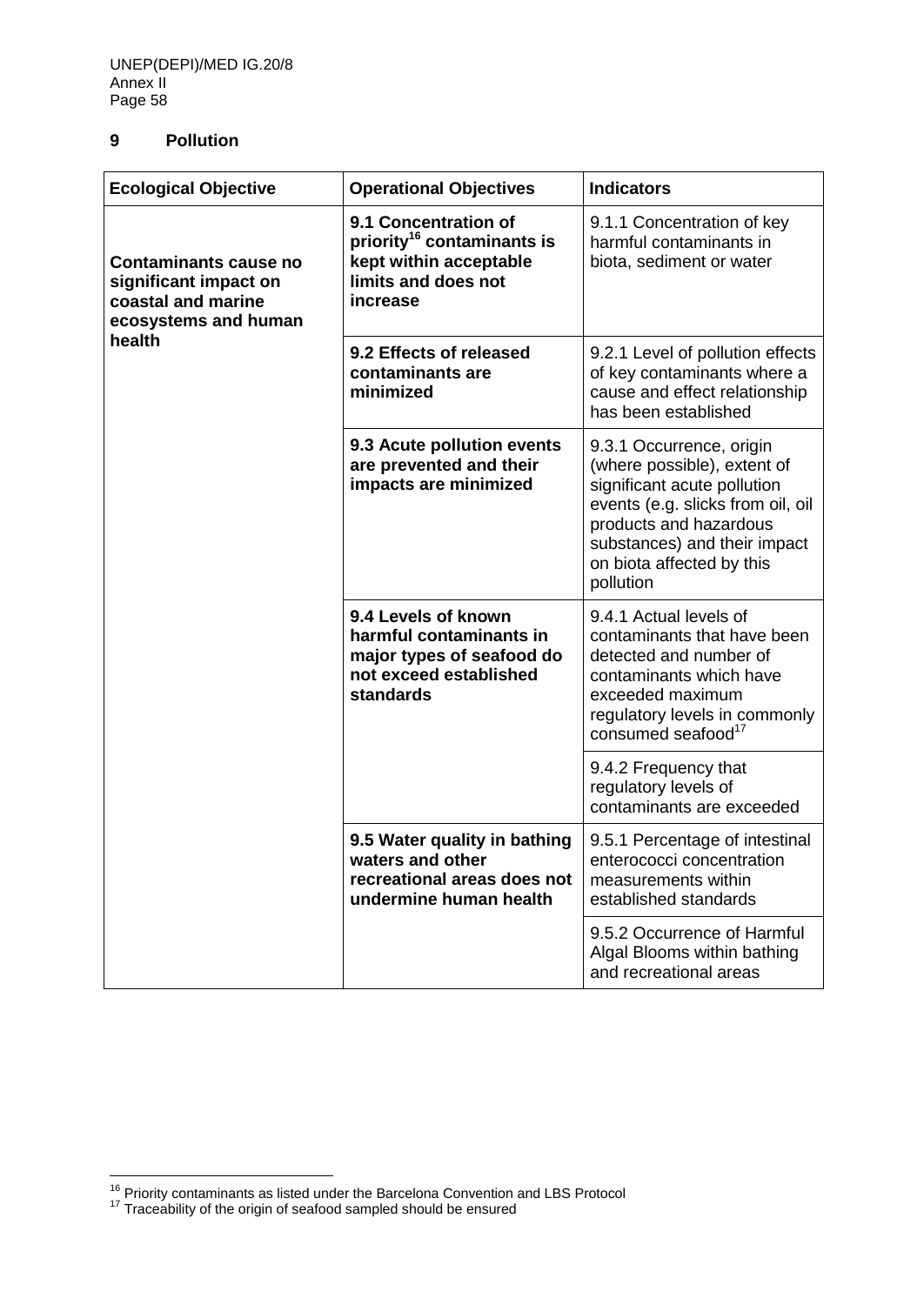## **10 Marine litter**

| <b>Ecological Objective</b>                                                                          | <b>Operational Objectives</b>                                                                                                          | <b>Indicators</b>                                                                                                                                                                             |
|------------------------------------------------------------------------------------------------------|----------------------------------------------------------------------------------------------------------------------------------------|-----------------------------------------------------------------------------------------------------------------------------------------------------------------------------------------------|
| Marine and coastal litter do<br>not adversely affect coastal<br>and marine environment <sup>18</sup> | 10.1 The impacts related to<br>properties and quantities of<br>marine litter in the marine<br>and coastal environment<br>are minimized | 10.1.1 Trends in the amount<br>of litter washed ashore and/or<br>deposited on coastlines,<br>including analysis of its<br>composition, spatial<br>distribution and, where<br>possible, source |
|                                                                                                      |                                                                                                                                        | 10.1.2 Trends in amounts of<br>litter in the water column,<br>including microplastics, and<br>on the seafloor                                                                                 |
|                                                                                                      | 10.2 Impacts of litter on<br>marine life are controlled to<br>the maximum extent<br>practicable                                        | 10.2.1 Trends in the amount<br>of litter ingested by or<br>entangling marine organisms,<br>especially mammals, marine<br>birds and turtles <sup>19</sup>                                      |

## **11 Energy including underwater noise**

| <b>Ecological Objective</b>                                                                          | <b>Operational Objectives</b>                                                                                   | <b>Indicators</b>                                                                                                                                                                                          |
|------------------------------------------------------------------------------------------------------|-----------------------------------------------------------------------------------------------------------------|------------------------------------------------------------------------------------------------------------------------------------------------------------------------------------------------------------|
| Noise from human<br>activities cause no<br>significant impact on<br>marine and coastal<br>ecosystems | 11.1 Energy inputs into the<br>marine environment,<br>especially noise from<br>human activities is<br>minimized | 11.1.1 Proportion of days and<br>geographical distribution<br>where loud, low and mid-<br>frequency impulsive sounds<br>exceed levels that are likely<br>to entail significant impact on<br>marine animals |
|                                                                                                      |                                                                                                                 | 11.1.2 Trends in continuous<br>low frequency sounds with<br>the use of models as<br>appropriate                                                                                                            |

 $18$  A policy document on marine litter strategy, taking fully into account the activities envisaged for the implementation of the EA roadmap, is being prepared by MEDPOL and will be submitted to the MAP Focal Point for approval. The approved document will be used as the basis for the formulation of an action plan for the reduction of marine litter.

<sup>&</sup>lt;sup>19</sup> Marine mammals, marine birds and turtles included in the regional action plans of the SPA/BD Protocol.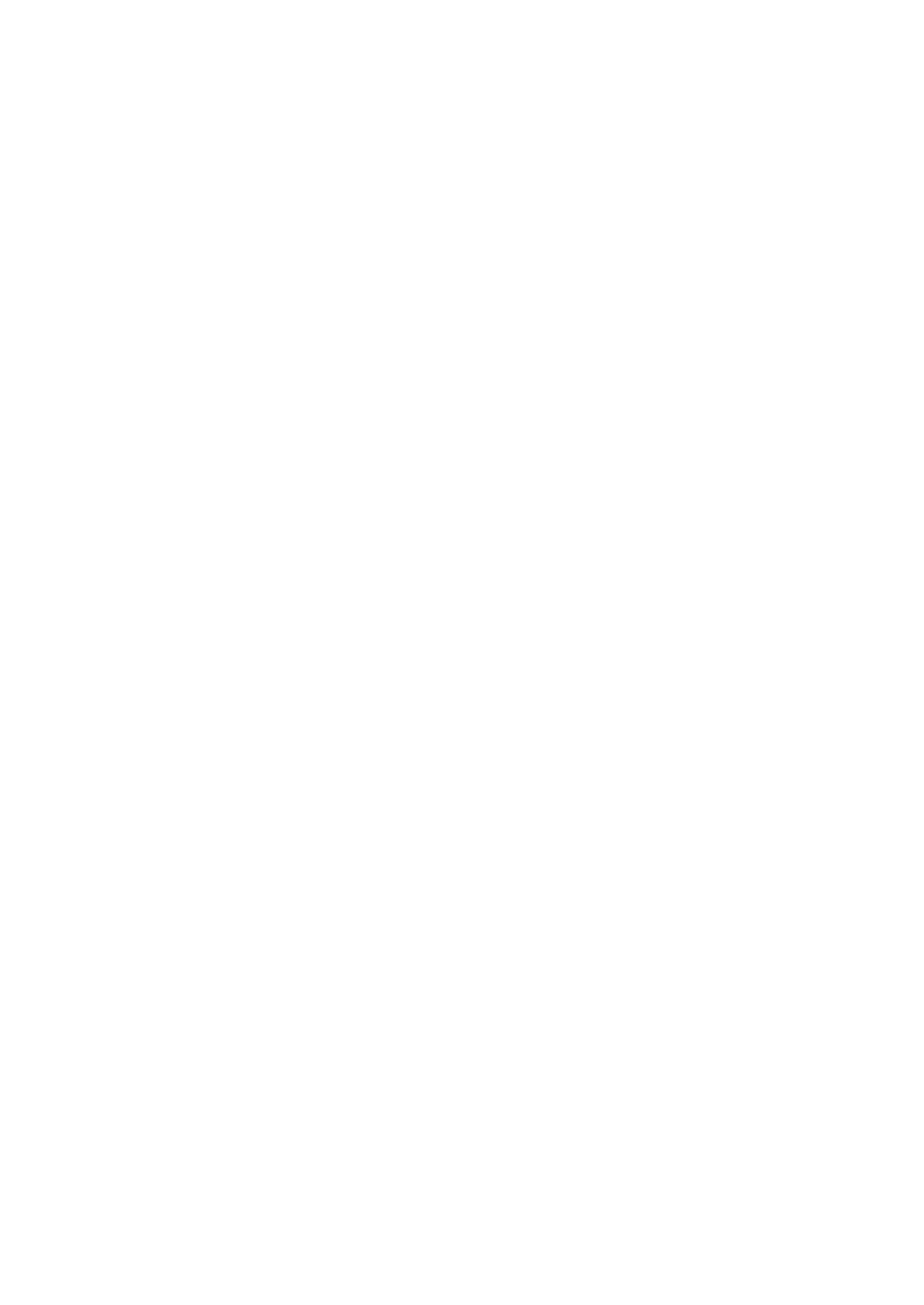

**Annex III - Ecosystem Approach Initial**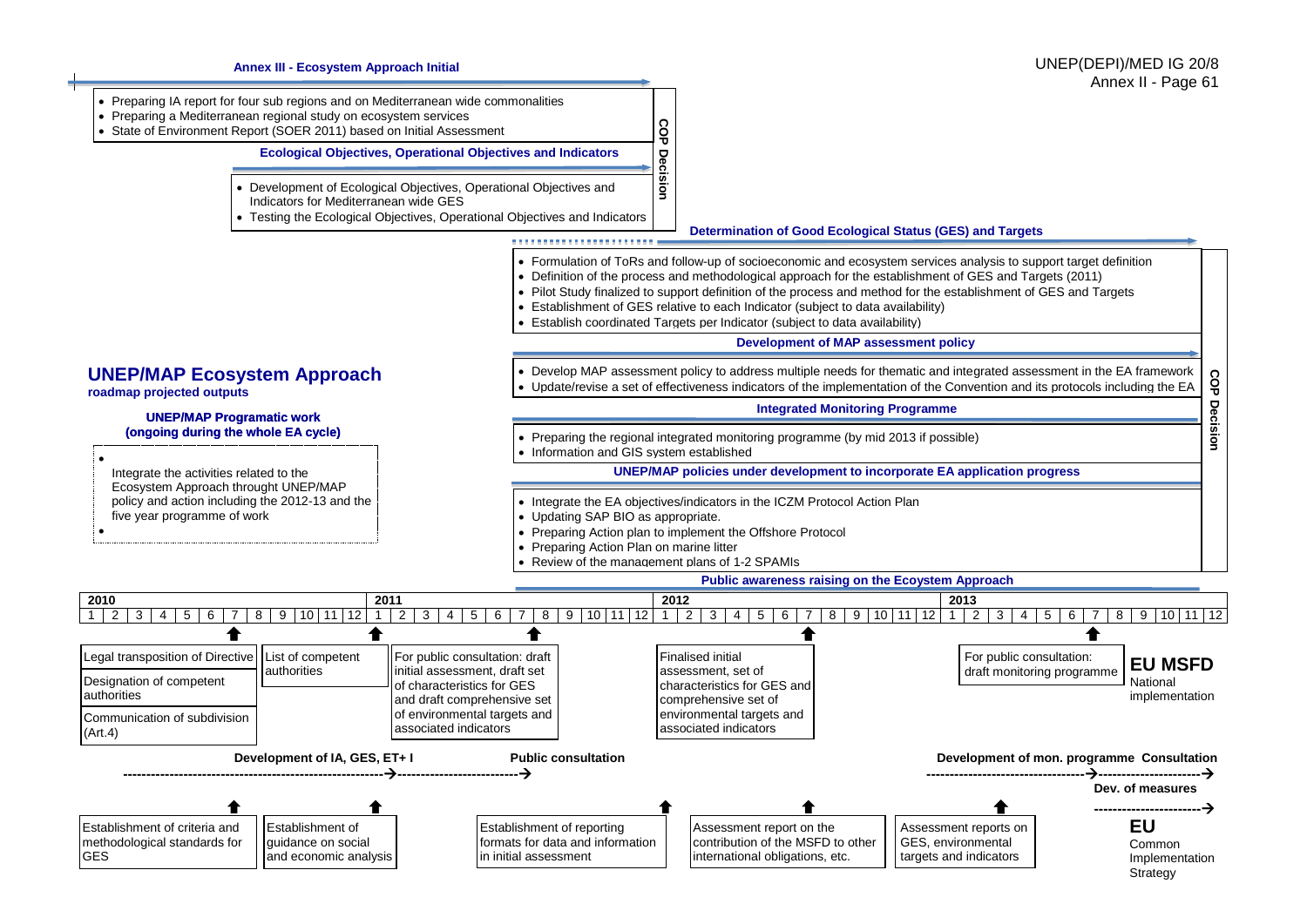